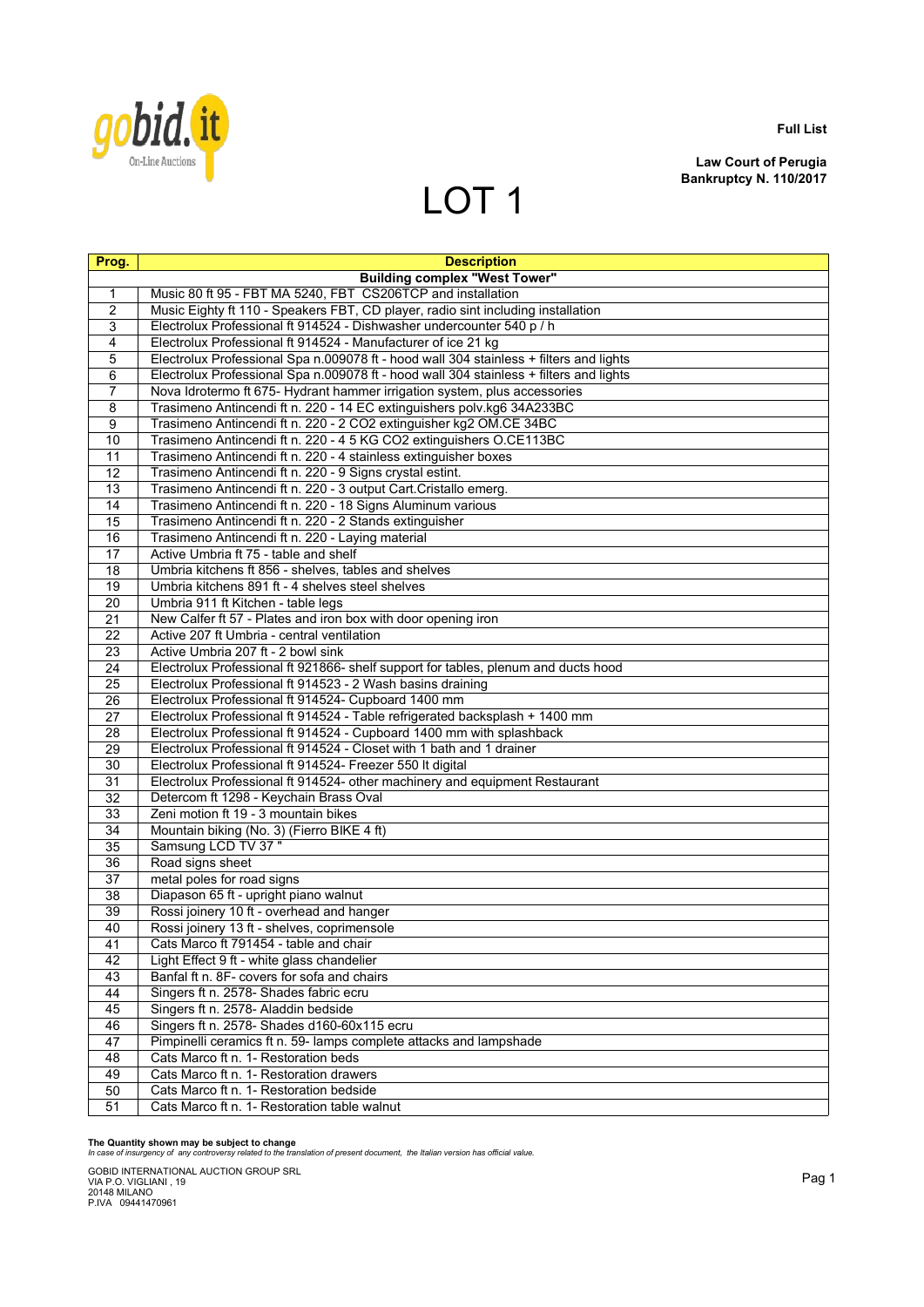

**Law Court of Perugia Bankruptcy N. 110/2017**

| Prog.           | <b>Description</b>                                                                                   |
|-----------------|------------------------------------------------------------------------------------------------------|
| 52              | Cats Marco ft n. 1- Restoration mahogany dresser                                                     |
| 53              | Cats Marco ft n. 1- Restoration Mirror                                                               |
| 54              | Cats Marco ft n. 1- walnut desk Restoration                                                          |
| 55              | Cats Marco ft n. 1- walnut dresser Restoration                                                       |
| 56              | Cats Marco ft n. 1- bed rails                                                                        |
| 57              | Marco Gatti n n. 1- A reversal invoice No. 1 of 29/06/06 for undelivered goods                       |
| 58              | Singers ft n. 4548- Bedspreads individual                                                            |
| 59              | Mag Furniture ft n. 265- duvet pillows 45x70                                                         |
| 60              | Red Roof ft n.10- Wall Keychain                                                                      |
| 61              | Res Ink ft n. 27- fireproof tents complete with iron pole                                            |
| 62              | Maurizi Luigi srl ft n. 53 - Wardrobe                                                                |
| 63              | Maurizi Luigi srl ft n. 53 - Coffee tables round and rectangular                                     |
| 64              | Maurizi Luigi srl ft n. 53 - c Dresser / desk drawers and dresser                                    |
| 65              | Maurizi Luigi srl ft n. 53 - Writing desks c / drawers                                               |
| 66              | Maurizi Luigi srl ft n. 53 - Chairs fabric CLT                                                       |
| 67              | Maurizi Luigi srl ft n. 53 - Tables abillè c / stands                                                |
| 68              | Maurizi Luigi srl ft n. 53 - Plans plywood edged walnut                                              |
| 69              | Maurizi Luigi srl ft n. 53 - sofa and armchairs fabric CLT                                           |
| 70              | Maurizi Luigi srl ft n. 53 -Mobile 1 door for minibar                                                |
| 71              | Gibas srl ft n. 1039- lights as various factors                                                      |
| 72              | Gibas srl ft n. 1039- Shades and lights as invoice                                                   |
| $\overline{73}$ | Gibas srl ft n. 1039- Chandelier Table                                                               |
| 74              | Gibas srl ft n. 1039- chandelier floor                                                               |
| 75              | Gibas srl ft n. 1039- Candlestick fan                                                                |
| 76              | Res ft n. 29- glass curtains complete auction fireproof fabric                                       |
| 77              | Ceramics Zenobi ft n. 14- Directions rooms, suites, floors, bar, toilet, private, logo village hotel |
| 78              | Singers ft n. 5782- Cloud iron beds decorated                                                        |
| 79              | Singers ft n. 5782- Rhodes iron beds decorated                                                       |
| 80              | Singers ft n. 5782- Palio iron beds decorated                                                        |
| 81              | Singers ft n. 5782- Alternative iron beds decorated                                                  |
| 82              | Singers ft n. 5782- Caruso iron beds decorated                                                       |
| 83              | Singers ft n. 5782- Coat                                                                             |
| 84              | Singers ft n. 5782- Poggiavalige ancient iron                                                        |
| 85              | Singers ft n. 5782- Aladdin bedside                                                                  |
| 86              | Singers ft n. 5782- Sommier various measures                                                         |
| 87              | Singers ft n. 5782- anatomical Mattresses soft fireproof various measures                            |
| 88              | Singers ft n. 5782- cushion fabric fireproof                                                         |
| 89              | Singers ft n. 5782- Heron Curtain poles various measures                                             |
| 90              | Singers ft n. 5782- shelves wall shelf and ceiling and / or central                                  |
| 91              | Singers ft n. 5782- Rings iron                                                                       |
| 92              | Singers ft n. 5782- Stick with or without internal apple                                             |
| 93              | Singers ft n. 5782- Bocc. D20x20 sticks to fix wall                                                  |
| 94              | Singers ft n. 5782- retardant tent fabric                                                            |
| 95              | Singers ft n. 5782- Pasha iron bed                                                                   |
| 96              | Singers ft n. Oliver 5782- iron bed                                                                  |
| 97              | Singers ft n. 5782- Marlon ancient iron bed                                                          |
| 98              | Cantori n n. 5783- cushion fabric fireproof                                                          |
| 99              | Fantasy ft n. 1166 Miami-armchair grosfille                                                          |
| 100             | Volpotti Thomas ft n. 48- Pillows                                                                    |
| 101             | Couriers furniture ft n. 41- Mattresses fireproof 80x90                                              |
| 102             | Cats Marco ft n. 2- Restoration beds                                                                 |
| 103             | Cats Marco ft n. 2- Restoration bedside                                                              |

**The Quantity shown may be subject to change** *In case of insurgency of any controversy related to the translation of present document, the Italian version has official value.*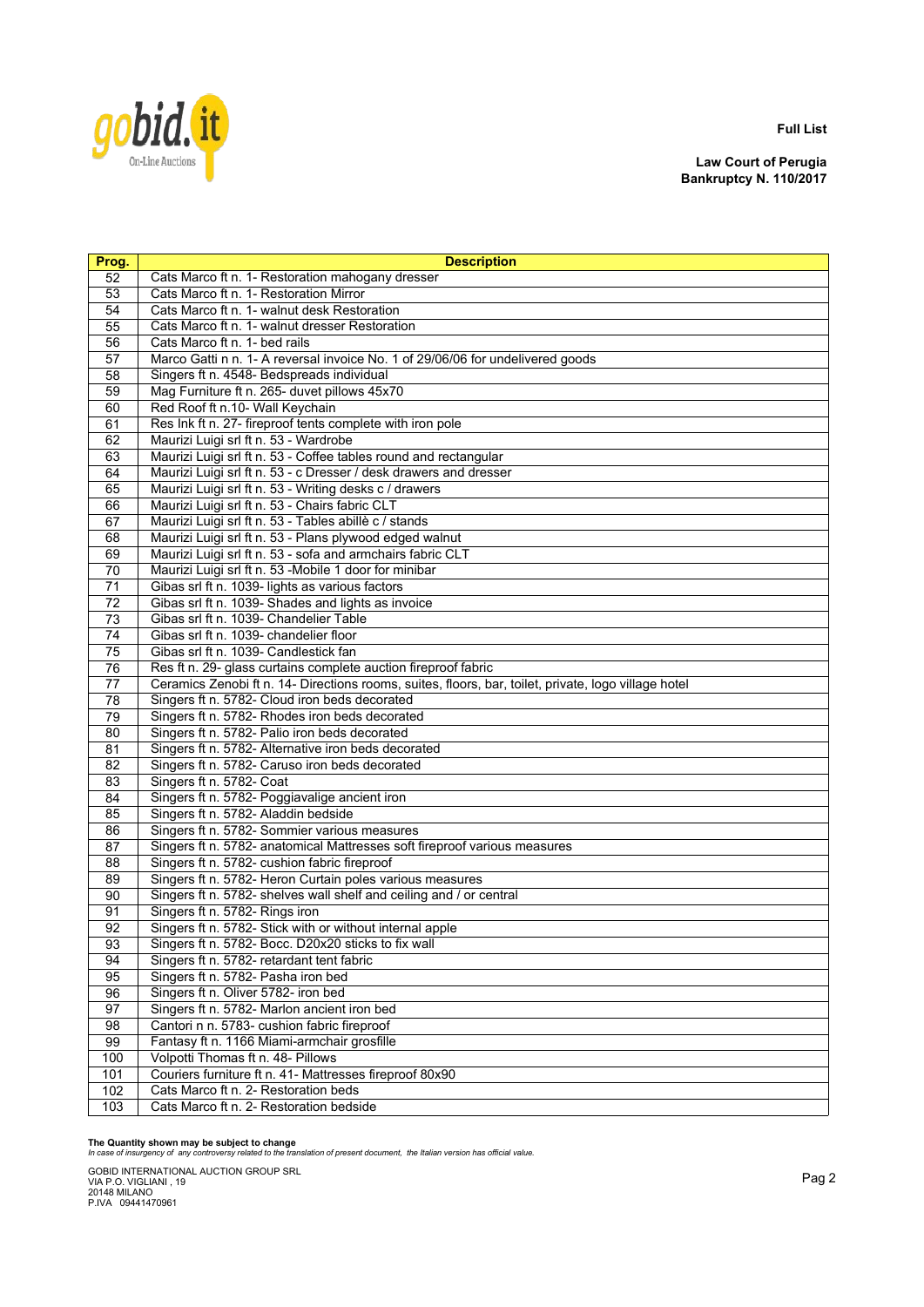

**Law Court of Perugia Bankruptcy N. 110/2017**

| Prog. | <b>Description</b>                                                             |
|-------|--------------------------------------------------------------------------------|
| 104   | Cats Marco ft n. 2- Restoration mahogany dresser                               |
| 105   | Cats Marco ft n. 2- Restoration walnut desk                                    |
| 106   | Cats Marco ft n. 2- Restoration walnut dresser                                 |
| 107   | Cats Marco ft n. 2- bed rails                                                  |
| 108   | Cats Marco ft n. 2- lockable gates, door knob and single batorchio door 3 ante |
| 109   | Clothing Bertolini ft n. 847- Coprimaterassii double and single and slips      |
| 110   | Volpotti Thomas ft n. 49- below deck double and single                         |
| 111   | Rte ft n. 598- Networks with wooden slats and mattresses pack screw feet       |
| 112   | Maurizi Luigi srl ft n. 59- Counter for reception                              |
| 113   | Maurizi Luigi srl ft n. 58- Sofas hunting fabric CLT                           |
| 114   | Maurizi Luigi srl ft n. 58- divaniletto fabric CLT                             |
| 115   | Maurizi Luigi srl ft n. 58- Chairs fabric CLT                                  |
| 116   | Manufacture Ltd. ft n. 306-k green stove E904                                  |
| 117   | Copy service ft n. 1013- Coat                                                  |
| 118   | Singers ft n. 6218- Networks Sweden Wood + 2 p.alti 160x200.                   |
| 119   | Singers ft n. 6218- Networks Sweden wooden slats                               |
| 120   | Singers ft n. 6218- Traverse for bands                                         |
| 121   | Singers ft n. 6218- shelf wall c / iron stick                                  |
| 122   | Singers ft n. 6218- Heron sticks tent various measures                         |
| 123   | Singers ft n. 6218- Stick Internal c / apple                                   |
| 124   | Singers ft n. 6218- shelf ceiling and / or central                             |
| 125   | Singers ft n. 6218- cushions fireproof fabric                                  |
| 126   | Rte ft n. 629- Network with wooden slats and mattress foot screw pack          |
| 127   | Maurizi snc ft n. 377-Seat cushions fabric customer                            |
| 128   | Red Roof ft n. 19- Boards chestnut with door                                   |
| 129   | Red Roof ft n. 19- labor varies                                                |
| 130   | Factory wholesale Handmade Ink ft n.1420 Abajour-modified double ignition      |
| 131   | Factory wholesale Handmade Ink ft n.1420-light various                         |
| 132   | Factory wholesale Handmade Ink ft n.1420-ceramic diffuser                      |
| 133   | <b>TV</b>                                                                      |
| 134   | Red Roof ft n. 20- Finish plywood Room                                         |
| 135   | 416+ finishes scale with bands                                                 |
| 136   | Red Roof ft n. 20- Skylight finishes with bands                                |
| 137   | Red Roof ft n. 20- Hours various labor                                         |
| 138   | Maurizi Louis ft n. 65- Shelves for internal cabinet                           |
| 139   | Maurizi Louis ft n. 65- cabinet for safe locker                                |
| 140   | Maurizi Louis ft n. 65- Mobile table room breakfast                            |
| 141   | Maurizi Louis ft n. 65- Mobile wall for room breakfast                         |
| 142   | Maurizi Louis ft n. Top 65- cherry desk                                        |
| 143   | Maurizi Louis ft n. 65- Accommodation bar counter                              |
| 144   | Singers ft n. 7400- Bedspreads double and single fireproof fabric              |
| 145   | Singers ft n. 7400- Tablecloth fabric abillè                                   |
| 146   | Bossi representations ft n. 110 / b- Hairdryer elite mod. shaver 2000          |
| 147   | Cats Marco ft n. Restoration walnut desk 05-                                   |
| 148   | Cats Marco ft n. 05- polishing appliances                                      |
| 149   | Cats Marco ft n. 05- Restoration 4 chairs                                      |
| 150   | Singers ft n. 8223- Rosone bed Caruso                                          |
| 151   | Factory Handmade chandeliers ft n. 1611- frame decoration gold                 |
| 152   | Red Roof ft n. 22- Door kitchen hotel kitchen door and glass porthole made     |
| 153   | Roberto Car ft n. 1 - Etching                                                  |
| 154   | Cats Marco ft n. 2- Restoration swivel armchair                                |
| 155   | Maurizi snc ft n. 185- Bar counter + plan                                      |

**The Quantity shown may be subject to change** *In case of insurgency of any controversy related to the translation of present document, the Italian version has official value.*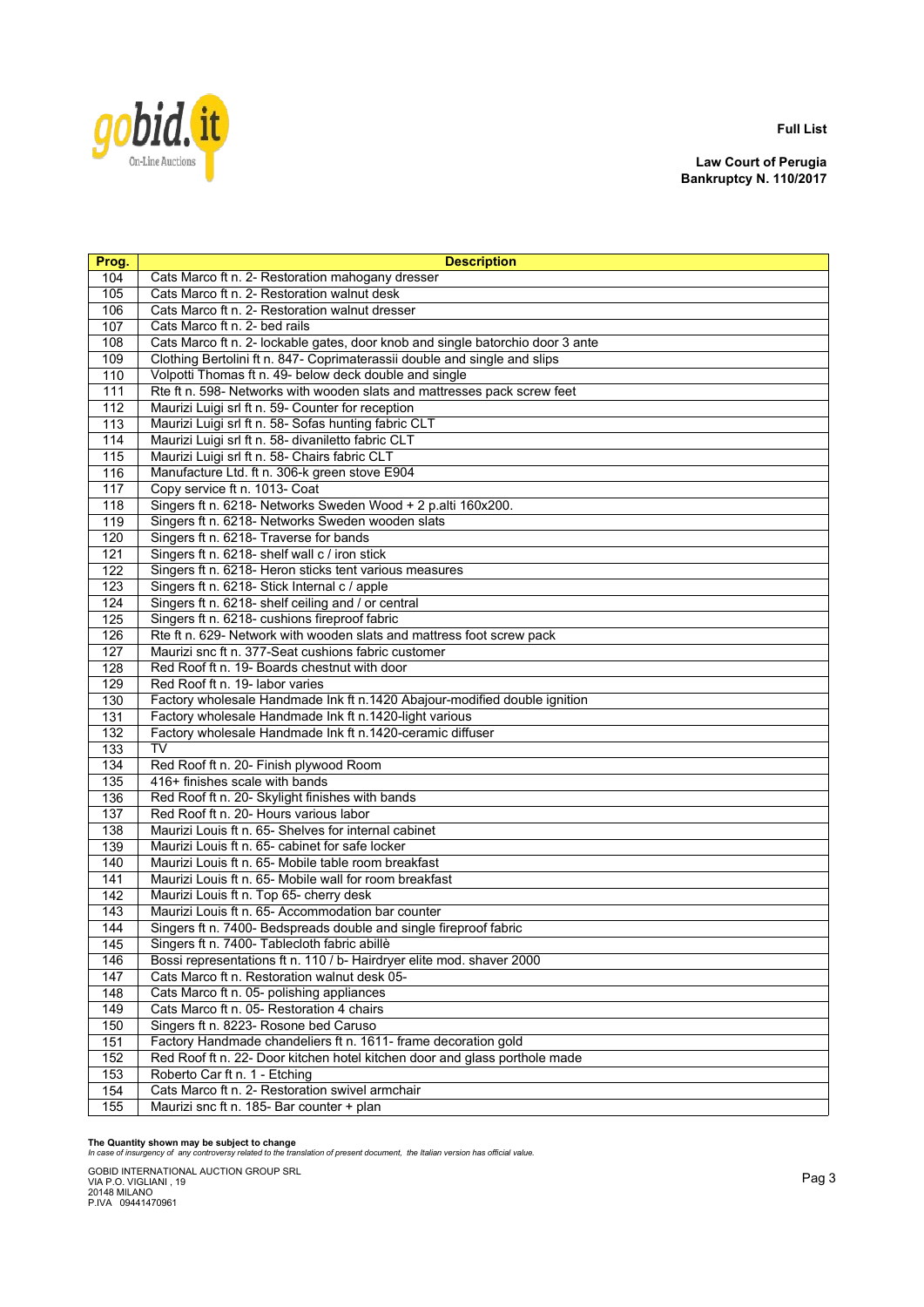

**Law Court of Perugia Bankruptcy N. 110/2017**

| Prog.      | <b>Description</b>                                                              |
|------------|---------------------------------------------------------------------------------|
| 156        | Maurizi snc ft n. 185- Monile back counter                                      |
| 157        | Merger Act Az. Agr. Badia Val di Rasina srl- Baule Old                          |
| 158        | Merger Act Az. Agr. Badia Val di Rasina srl- ancient chest                      |
| 159        | Movable property purchased by the Member Vitaletti- swivel chair                |
| 160        | Red Roof ft n. 1- door collector                                                |
| 161        | CCMI ft n. 300- Ashtrays iron                                                   |
| 162        | Ceramics Zenobi fat 2 - in ceramic plates for input facilities                  |
| 163        | Colorificio Tadino fat 251 - pictures for retroporta                            |
| 164        | Mericat ft n. 5786- Preparation basket round wood cylindrical plastic container |
| 165        | Mericat ft n. 5786- bench montecarlo c / back                                   |
| 166        | Banfal ft n. 9F- mat and silk fabric                                            |
| 167        | Res fat 21 - curtains and rods                                                  |
| 168        | Red Roof ft n. Wooden boards 1-                                                 |
| 169        | Merger Act Az. Agr. Badia Val di Rasina srl- Baule with ancient drawings        |
| 170        | Merger Act Az. Agr. Badia Val di Rasina srl- Desk ancient wood                  |
| 171        | Merger Act Az. Agr. Badia Val di Rasina srl- Desk Chair                         |
| 172        | Merger Act Az. Agr. Badia Val di Rasina srl- table in walnut and marble         |
| 173        | Merger Act Az. Agr. Badia Val di Rasina srl Sofa Old                            |
| 174        | Merger Act Az. Agr. Badia Val di Rasina srl wooden table antique salon          |
| 175        | Movable property purchased by the Member Carnevali Desk Wooden                  |
| 176        | Movable property purchased by the Member Carnevali walnut chests                |
| 177        | Movable property purchased by the Member Carnevali mahogany chests              |
| 178        | Movable property purchased by the Member Carnevali Real chestnut                |
| 179        | Movable property purchased by the Member Carnevali ancient armchair             |
| 180        | Movable property purchased by the Member Vitaletti- ancient chest               |
| 181        | Movable property purchased by the Member Vitaletti- Clock                       |
| 182        | Copy service 473 ft - stools front office reception                             |
| 183        | Copy service 564 ft - back office desk reception                                |
| 184        | Spadavecchia ft 44-pc Intel E2140 with monitors 19 "widescreen                  |
| 185        | Copy service ft 1196 - forocopiatrice Infotec ISC 2020                          |
| 186        | CW consulting ft 154 - pc pool bar, notebook acer (reception)                   |
| 187        | Spadavecchia ft 125 - printer Canon LBP 2900                                    |
| 188        | Spadavecchia 132 ft - Ig monitor 17 "touch screen                               |
| 189        | Computer craze ft 28 - PC purchase                                              |
| 190        | Copy service 539 ft - fax samsung                                               |
| 191        | Telpro ft 2215 - P.panel 24p and 48p                                            |
| 192        | Telpro 2215 ft - UTP RJ45 Frut waylay                                           |
| 193        | Telpro ft 2215 - Labor for installation<br>Cisco Router 1721 (IN.IT 730 ft)     |
| 194<br>195 | Nomadix HSG (439 ft MAREL srl                                                   |
| 196        | Fishing rods                                                                    |
| 197        | irrigation controllers                                                          |
| 198        | Material electric various charger                                               |
| 199        | Central heat Badia Tower                                                        |
| 200        | <b>Canon Color Printer</b>                                                      |
| 201        | Cutter + Back office cabinets                                                   |
| 202        | <b>Printer department Neo's</b>                                                 |
| 203        | statue                                                                          |
| 204        | Plate decorated                                                                 |
| 205        | Lamp brass / glass desk                                                         |
| 206        | Cash register spot                                                              |
| 207        | Stampampante department                                                         |

**The Quantity shown may be subject to change** *In case of insurgency of any controversy related to the translation of present document, the Italian version has official value.*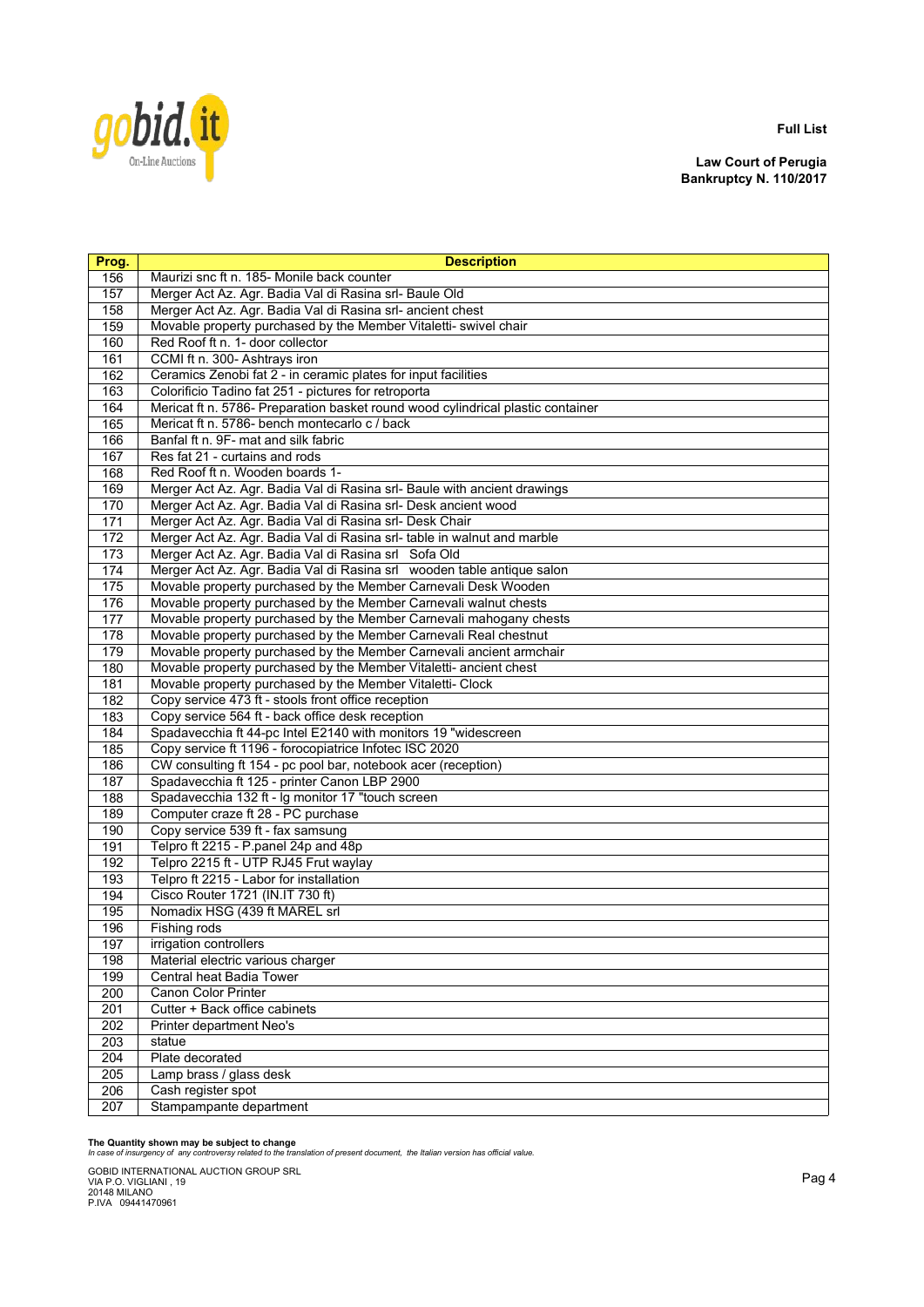

**Law Court of Perugia Bankruptcy N. 110/2017**

| Prog.            | <b>Description</b>                                                             |
|------------------|--------------------------------------------------------------------------------|
| 208              | EL TV)                                                                         |
| 209              | cippi Etruscans                                                                |
| 210              | Electrolux Professional ft 914524 - Dishwasher undercounter 540 p / h          |
| 211              | Electrolux Professional ft 914524 - Manufacturer of ice 21 kg                  |
| $\overline{212}$ | Electrolux Professional ft 921867 - Group Multiple steel                       |
| 213              | Plasma TV 42 "DVB                                                              |
| 214              | Umbria Active 72 ft - auctions portascontrini                                  |
| 215              | Umbria Active 75 ft - vacuum machine confezionatrcie King. 98540308            |
| 216              | Electrolux Professional Spa n.009078 ft - Vacuum Packaging Machine 25M3        |
| 217              | Umbria Active 89 ft - vacuum packaging bell                                    |
| 218              | Natalini 480 ft - snack sun, block sites, bench ash, turret garden             |
| 219              | Natalini 549 ft - signs with pole                                              |
| 220              | Natalini 671 ft - circling brio, panache balance                               |
| 221              | Rossi joinery 16 ft - shelves, door closers and sub                            |
| 222              | Red Roof ft n. 19- Mast chestnut                                               |
| 223              | Red Roof ft n. 19- plywood panel                                               |
| 224              | Red Roof ft n. 20- Framed Mirrors                                              |
| 225              | Red Roof ft n. 20- pumps and pumps with spring arm                             |
| 226              | Red Roof ft n. Shelves 20- chestnut                                            |
| 227              | Red Roof ft n. 21- shelving fir dyed walnut + shelving new shelving modified + |
| 228              | Red Roof ft n. 21- Funeral closers                                             |
| 229              | Red Roof ft n. racks 22-                                                       |
| 230              | Red Roof ft n. 22- Pomi Door                                                   |
| 231              | Red Roof ft n. 22- Hours various labor                                         |
| 232              | Fal Rossi fat 7 - partition plywood                                            |
| 233              | Maurizi Luigi srl ft n. 43- Exhibitors ash mis 50x70                           |
| 234              | Buying ft n. 384- Chipboard worked                                             |
| 235              | irrigation controllers                                                         |
| 236              | Central heat Badia Tower                                                       |
| 237              | Speakers 8                                                                     |
| 238              | Dish antennas and central receiving satellite data sorting                     |
| 239              | Carpinelli - counter refrigerator                                              |
| $\overline{240}$ | balance ranger RD6RD APBA                                                      |
| 241              | Red Roof ft n. 17- Mobile for cash register and shelf lateral support          |
| 242              | Red Roof ft n. Ante-17 for shelving                                            |
| 243              | Maurizi ft n. 307- Exhibitor Bottle                                            |
| 244              | Vergari Fabio ft n. 4- Exhibitors                                              |
| 245              | Umbria Kitchen 64 ft - hood wall                                               |
| 246              | Active Umbria 145 ft - machines for manufacturing natural and carbonated water |
| 247              | Frigorsystem ft 41 - stainless steel cabinet full refrigerator plant           |
| 248              | Umbria Active 178-ft Mini Digital 550 It                                       |
| 249              | Com.in sas Hotel Supplies ft n. 270- 3 Baskets Goblet Flute 6x6 c3             |
| 250              | Com.in sas Hotel Supplies ft n. 270- 3 baskets for glass water 5x5 b           |
| 251              | Com.in sas Hotel Supplies ft n. 270- 2 trolleys baskets c / handles ca1445     |
| 252              | Umbria 55 ft Professional Kitchen - washing pots 1 bath                        |
| 253              | Umbria 55 ft Professional Kitchen - table legs corner                          |
| 254              | Umbria 44 ft kitchens - dishwasher and drying tunnel                           |
| 255              | Umbria Kitchen 64 ft - wash 1 bath                                             |
| 256              | Umbria 173 ft Active - Shopping crockery                                       |
| 257              | Truck with wheels                                                              |
| 258              | Freezer Ardo                                                                   |
| 259              | Ford Fiesta used CM541DG                                                       |

### **The Quantity shown may be subject to change** *In case of insurgency of any controversy related to the translation of present document, the Italian version has official value.*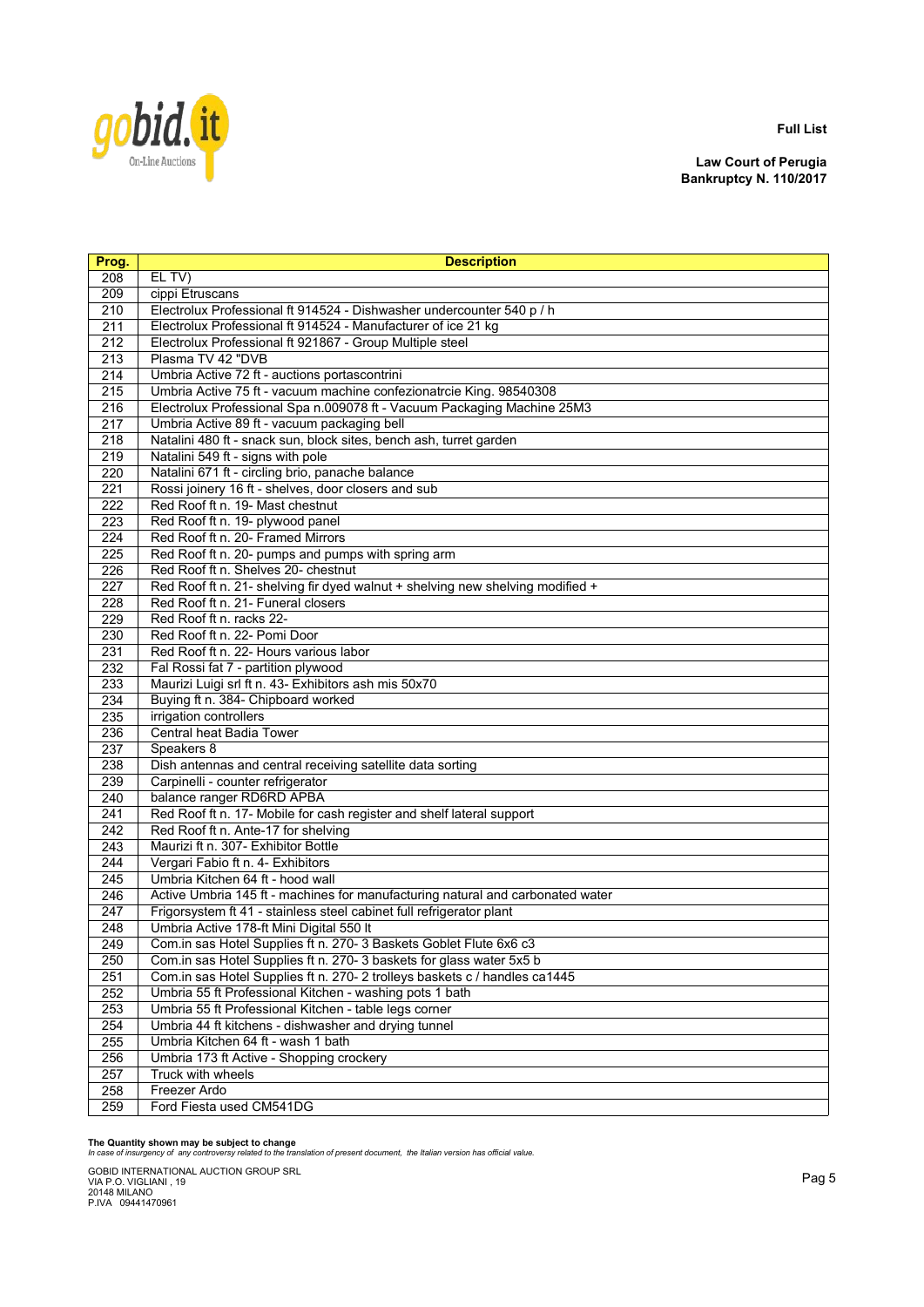

**Law Court of Perugia Bankruptcy N. 110/2017**

| Prog.      | <b>Description</b>                                                                 |
|------------|------------------------------------------------------------------------------------|
| 260        | Fiat Doblo Cargo Refrigerated 638 SR                                               |
| 261        | Toyota Rav 4 DA528SS                                                               |
|            | <b>Building complex "Barn"</b>                                                     |
| 262        | Volpotti fat 38 - below deck                                                       |
| 263        | Bertolini fat 1076. mattress                                                       |
| 264        | Cot (BARTOLOZZI 277 ft)                                                            |
| 265        | Mag mobile fat 320 - slats and mattress                                            |
| 266        | Rte ft n. 486 - Brande wooden board with wheels                                    |
| 267        | Rte n n. 3 / 1- Bramde wooden board with wheels                                    |
| 268        | Bartolozzi and Rug ft n. 86 - Buffer Kit 4 pieces for bed                          |
| 269        | Bartolozzi and Rug ft n. 85- lounger bean                                          |
| 270        | Bartolozzi and Rug ft n. 85- lounger cam                                           |
| 271        | Happyflex ft n. 396 - Folding bed and mattress bench rubber                        |
| 272        | Singers ft n. 5234 - bedspreads fireproof double color green and red               |
| 273        | Singers ft n. 5234 - Bedspreads individual fireproof color green and red           |
| 274        | Singers ft n. 5234 - Bedspreads individual fireproof no band with beading. green   |
| 275        | Singers ft n. 5234 - Mattress fireproof different measures                         |
| 276        | Singers ft n. 5234 -Mattress anatomical fireproof 150x190                          |
| 277        | Singers ft n. 5234 -Mattress anatomical fireproof 90x190                           |
| 278        | Singers ft n. 6170 - Coprileti individual fireproof                                |
| 279        | Construction Procacci ft n. 4 / 4218- Open shaped mirror                           |
| 280        | Singers ft n. 8088- Shade D270- ecru                                               |
| 281        | Ceramics Zenobi ft n. 23- Tile Barn                                                |
| 282        | Cantori n n. 9343- Aladdin bedside                                                 |
| 283        | Construction Procacci ft n. 400618- mirror shaped open                             |
|            | <b>Building complex "Badiola"</b>                                                  |
| 284        | Volpotti fat 38 - below deck                                                       |
| 285        | Bertolini fat 1076. mattress                                                       |
| 286        | Cot (BARTOLOZZI 277 ft)                                                            |
| 287        | Ft Flaminia n. 2- 2 door wardrobe decorated with studs                             |
| 288        | Ft Flaminia n. 2- Test bed and / or single<br>Ft Flaminia n. 2- decorated tables   |
| 289        |                                                                                    |
| 290<br>291 | Ft Flaminia n. 2- Desk c / 5 drawers decorated<br>Ft Flaminia n. 2- Chairs Similar |
| 292        | Ft Flaminia n. 2- armchair with swans                                              |
|            | Ft Flaminia n. 2- decorated round table                                            |
| 293<br>294 | Ft Flaminia n. 2- Minibar Full                                                     |
| 295        | Ft Flaminia n. Sofa 2-                                                             |
| 296        | Ft Flaminia n. 2- Tris tables                                                      |
| 297        | Ft Flaminia n. 2- wardrobe 1 door                                                  |
| 298        | Ft Flaminia n. 2- Desk c / 1 drawer decorated                                      |
| 299        | Ft Flaminia n. 2- Test decorated bed                                               |
| 300        | Ft Flaminia n. 2- Desk c / 2 drawers                                               |
| 301        | Ft Flaminia n. 2- 2 door wardrobe decorated                                        |
| 302        | Ft Flaminia n. 2- armchair swirl                                                   |
| 303        | Singers ft n. 5227- Dawn Wall                                                      |
| 304        | Singers ft n. 5227-Venus mirrors                                                   |
| 305        | Singers ft n. 5227- Table Old iron                                                 |
| 306        | Singers ft n. 5227- Poggiavalige Old iron c / pillows                              |
|            | Singers ft n. 5227- Set curtain rods and rings with shelves,                       |
| 307        | Stick Internal c / bushings and rings, internal staff c / shelves and apple rings  |
| 308        | Singers ft n. 5227- Curtains                                                       |
|            |                                                                                    |

**The Quantity shown may be subject to change** *In case of insurgency of any controversy related to the translation of present document, the Italian version has official value.*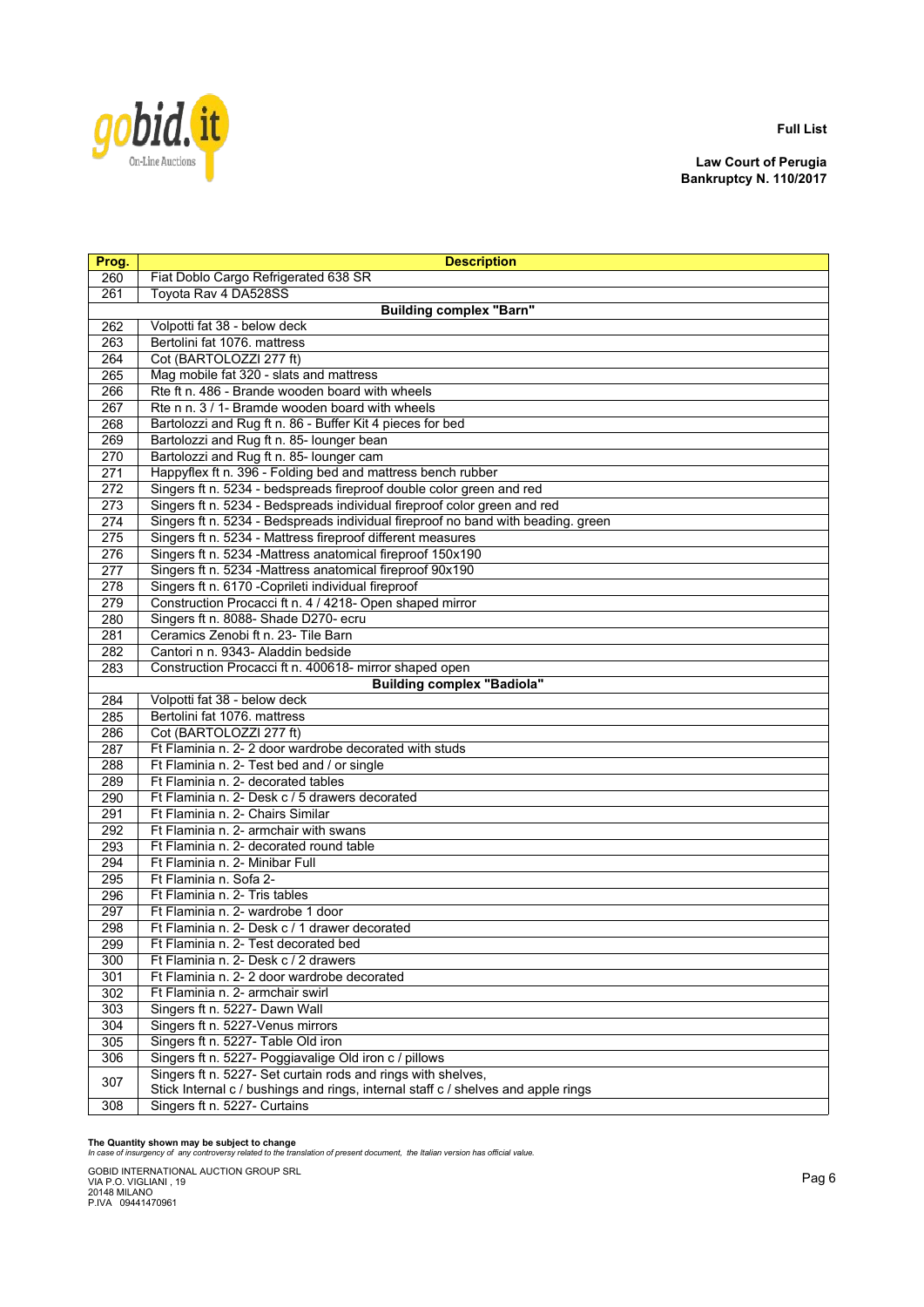

**Law Court of Perugia Bankruptcy N. 110/2017**

| Prog.      | <b>Description</b>                                                                                                      |
|------------|-------------------------------------------------------------------------------------------------------------------------|
| 309        | Singers ft n. 5227- Coat                                                                                                |
| 310        | Singers ft n. Oliver 5227- antique white iron bed and antique iron stake, news read green iron                          |
| 311        | Singers ft n. 5227- Base sommier savoy and end covers boxspring                                                         |
| 312        | Singers ft n. 5227- anatomical Mattresses c / soft fireproof                                                            |
| 313        | Singers ft n. 5227- bedspreads double and single                                                                        |
| 314        | Singers ft n. 5227- tables aladino                                                                                      |
| 315        | Singers ft n. 5227- Old iron chairs with cushion shaped fireproof                                                       |
| 316        | Singers ft n. 5227- Tablecloths Table abbillè                                                                           |
| 317        | Singers ft n. 5227- Star lamps decorated iron wall and iron Old                                                         |
| 318        | Singers ft n. 5227- Ball lamps Old Iron / ceramic sphere lamps fer. Decorated green wagon                               |
| 319        | Maurizi ft n. 247- Wardrobe 2 doors 2 sides                                                                             |
| 320        | Maurizi ft n. 247- Wardrobe 2 doors 1 side                                                                              |
| 321        | Maurizi ft n. 247- 2 doors Wardrobe with minibar                                                                        |
| 322        | Maurizi ft n. 247- 1 door cupboard with minibar                                                                         |
| 323        | Maurizi ft n. 247-2 doors Wardrobe with minibar plan projecting                                                         |
| 324        | Maurizi ft n. 247- cabinet 2 doors with recessed locking straps                                                         |
| 325        | Maurizi ft n. 247- Mobile minibar Single                                                                                |
| 326        | Maurizi ft n. 247- Mobile 2 ante                                                                                        |
| 327        | Maurizi ft n. 247- and writing desk in wood with 2 drawers                                                              |
| 328        | Maurizi ft n. 247- Armchair wooden frame and only wooden armchair with pillow                                           |
| 329        | Maurizi ft n. 247- Sofa                                                                                                 |
| 330        | Maurizi ft n. 247- As for chairs                                                                                        |
| 331        | Maurizi ft n. 247- Casks table abillè                                                                                   |
| 332        | Maurizi ft n. 247- Wardrobe 2 doors + space bar                                                                         |
| 333        | Maurizi ft n. 247- wooden frame                                                                                         |
| 334        | Maurizi ft n. 307- Shelves various measures                                                                             |
| 335        | Maurizi ft n. 307-215 cm sofa fabric b                                                                                  |
| 336        | Maurizi ft n. 307-155 cm sofa fabric b                                                                                  |
| 337        | Maurizi ft n. 307- chair cushions                                                                                       |
| 338        | Maurizi ft n. 325-c Pillows various measures / border tess.clt                                                          |
| 339        | Dometic ft n. Mini fridge rh400lr 233476-                                                                               |
| 340        | Dometic ft n. Mini fridge Rh400lr 234145-                                                                               |
| 341        | Bossi representations ft n. 110 / b- Hairdryer elite mod. shaver 2000                                                   |
| 342        | Singers ft n. 8419- Palio Old iron beds                                                                                 |
| 343        | Singers ft n. 8419- Base sommier savoy with end covers boxspring                                                        |
| 344<br>345 | Singers ft n. 8419- Aladdin bedside<br>Singers ft n. 8419- anatomical Mattresses soft fireproof individual and Doubles. |
| 346        | Singers ft n. 8419- Bedspreads single and double                                                                        |
| 347        | Singers ft n. 8419- Venus mirrors                                                                                       |
| 348        | Singers ft n. 8419- Sailing applique iron Old                                                                           |
| 349        | Singers ft n. 8419- Iola iron chairs with cushions Old tess. Ignifigo                                                   |
| 350        | Singers ft n. 8419- Poggiavalige diva Old iron with cushions portavalige                                                |
| 351        | Singers ft n. 8419- Set curtain rods c / Trevira fabric curtains                                                        |
| 352        | Singers ft n. 8419- Coat                                                                                                |
| 353        | Singers ft n. 8419-Tablecloth table abillè                                                                              |
|            | Singers ft n. 8419-iron beds Limouges green wagon, antique iron beds soleil c / net,                                    |
| 354        | Denis burnished brass beds, iron beds zephyr gold leaf, antique iron beds Renaissance                                   |
| 355        | Singers ft n. 8419-Networks and wooden slats                                                                            |
| 356        | Singers ft n. 8419 Old-iron table w / glass                                                                             |
| 357        | Singers ft n. 8419 Ball-iron lamp antique / ceramic                                                                     |
| 358        | Singers ft n. 8423- Soleil ancient iron bed                                                                             |
| 359        | Singers ft n. 8423- Network slats Folding "sweden"                                                                      |

**The Quantity shown may be subject to change** *In case of insurgency of any controversy related to the translation of present document, the Italian version has official value.*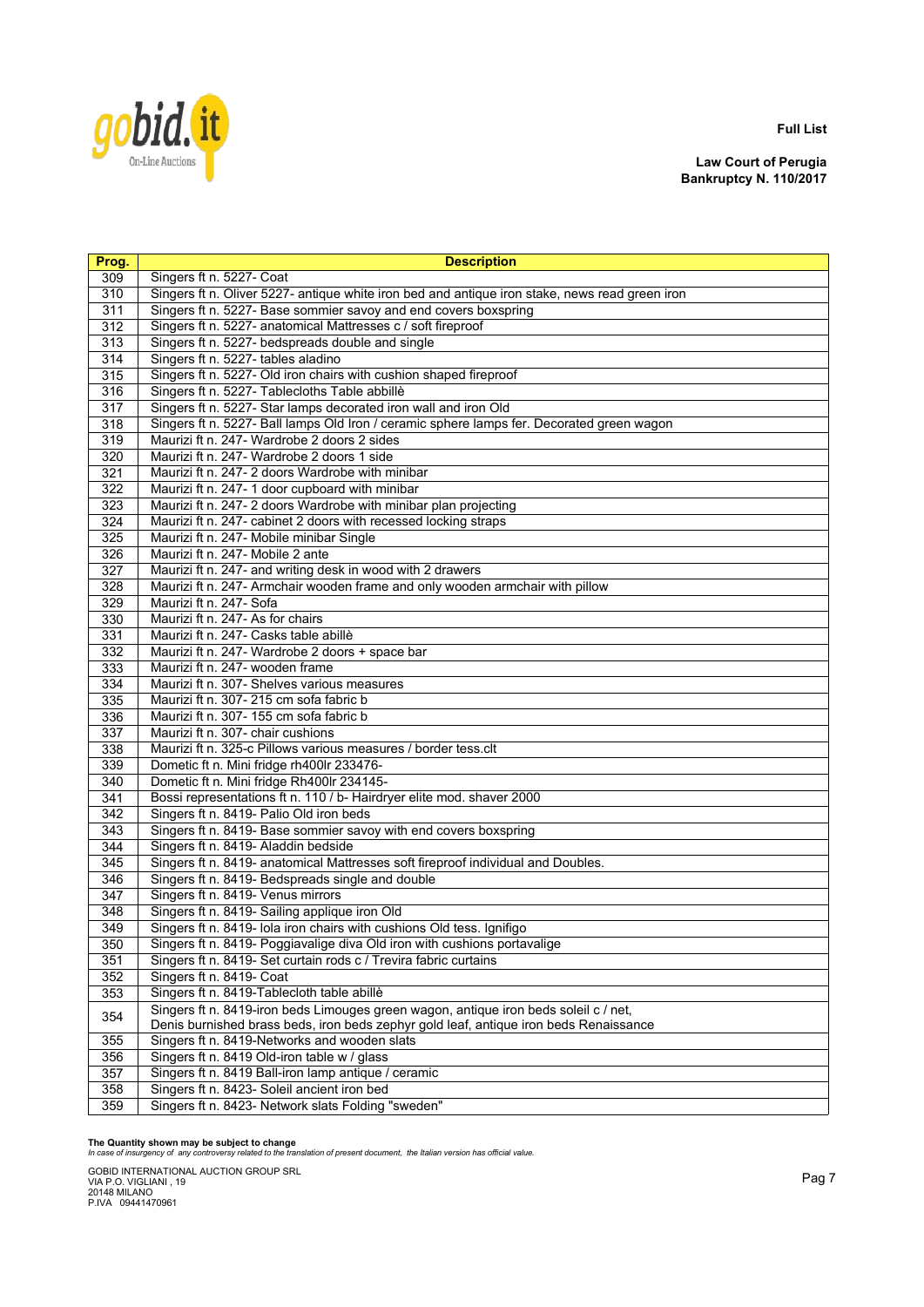

**Law Court of Perugia Bankruptcy N. 110/2017**

| Prog.      | <b>Description</b>                                                                              |
|------------|-------------------------------------------------------------------------------------------------|
| 360        | Singers ft n. 8423- Venus mirror                                                                |
| 361        | Singers ft n. 8423- Aladdin bedside                                                             |
| 362        | Singers ft n. 8423- Poggiavalige diva                                                           |
| 363        | Singers ft n. 8423- Alba applique                                                               |
| 364        | Singers ft n. 8423- Ball Lamp                                                                   |
| 365        | Singers ft n. 8423- curtain rod bolero                                                          |
| 366        | Singers ft n. 8423- Wall shelf                                                                  |
| 367        | Singers ft n. 8423- ancient iron rings                                                          |
| 368        | Singers ft n. 8420- Venus mirrors                                                               |
| 369        | Maurizi snc ft n. 385- tables abillè                                                            |
| 370        | Maurizi snc ft n. 385- cabinets 2 doors                                                         |
| 371        | Maurizi snc ft n. 385- Writing with minibar                                                     |
| 372        | Maurizi snc ft n. Writing single 385-                                                           |
| 373        | Maurizi snc ft n. 385- cabinet and furniture minibar minibar                                    |
| 374        | Maurizi snc ft n. 385- Secretary wood with or without minibar                                   |
| 375        | Maurizi snc ft n. 385- Cashier wood                                                             |
| 376        | Maurizi snc ft n. 385- Cabinets with 1 or 2 sides exposed                                       |
| 377        | Maurizi snc ft n. 385- Pillows for chairs                                                       |
| 378        | Maurizi snc ft n. Sofa fabric 385-                                                              |
| 379        | Singers ft n. 9341- Sailing applique                                                            |
| 380        | Singers ft n. 9341- Star lamp light old iron                                                    |
| 381        | Construction Procacci ft n. * 4 / 4471- Mirrors shaped open                                     |
| 382        | Construction Procacci ft n. * 4 / 4471- Brackets angular 2 floors open                          |
| 383        | Construction Procacci ft n. * 4 / 4471- P / brushes wall open                                   |
| 384        | Construction Procacci ft n. * 4 / 4471- open Hangers                                            |
| 385        | Construction Procacci ft n. * 4 / 4471- Metaform tent flowers                                   |
| 386        | Construction Procacci ft n. * 4 / 4471- wastepaper open stainless materials                     |
| 387        | Maurizi ft n. 408- Pillows various measures beaded                                              |
| 388        | Singers ft n. 9368- Sailing applique iron Old                                                   |
| 389        | Singers ft n. Bedspread double 9368-                                                            |
| 390        | Happyflex ft n. 1343- Folding bed with mattress bench                                           |
| 391        | Screen Tripod 178 * 178 (896 ft REGISTER)                                                       |
| 392        | Screen Tripod 178 * 178 (280 ft REGISTER)                                                       |
| 393        | Various goods (washing machines Miele / Racks / Branda / etc.)                                  |
| 394        | Roller door pipe irrigation pipe                                                                |
|            | <b>Building complex "Restaurant Muccheria"</b><br>Active Umbria 101 ft - for rotisserie skewers |
| 395        | Fatt.n.98 del01.06.01 Frigorsystem - compressor, filter, blower and valve                       |
| 396<br>397 | Umbria Active 89 ft - group cells refrigerated                                                  |
| 398        | Umbria Active 89 ft - slicer                                                                    |
| 399        | Umbria Active 89 ft - microwave oven                                                            |
| 400        | Samer 98 ft - lifting platform                                                                  |
| 401        | Active Umbria 130 ft - planetary mixer                                                          |
| 402        | Umbria Active 65 ft - planetary mixer 40 lt art 19mix403                                        |
| 403        | Umbria Active 66 ft - planetary mixer It 19mix801C Article 8                                    |
| 404        | Umbria Active 75 ft - King rotisserie. 4743                                                     |
| 405        | GIS 202 ft - plastic grid                                                                       |
| 406        | GIS 203 ft - grill hob                                                                          |
| 407        | Active Umbria 207 ft - Binetto lever                                                            |
| 408        | Electrolux Professional ft 918064 - Base + coffee machine doors                                 |
| 409        | Electrolux Professional ft 921238- Manufacturer ice 130kg                                       |
| 410        | Electrolux Professional ft 914523 - Freezer 400 lt                                              |

**The Quantity shown may be subject to change** *In case of insurgency of any controversy related to the translation of present document, the Italian version has official value.*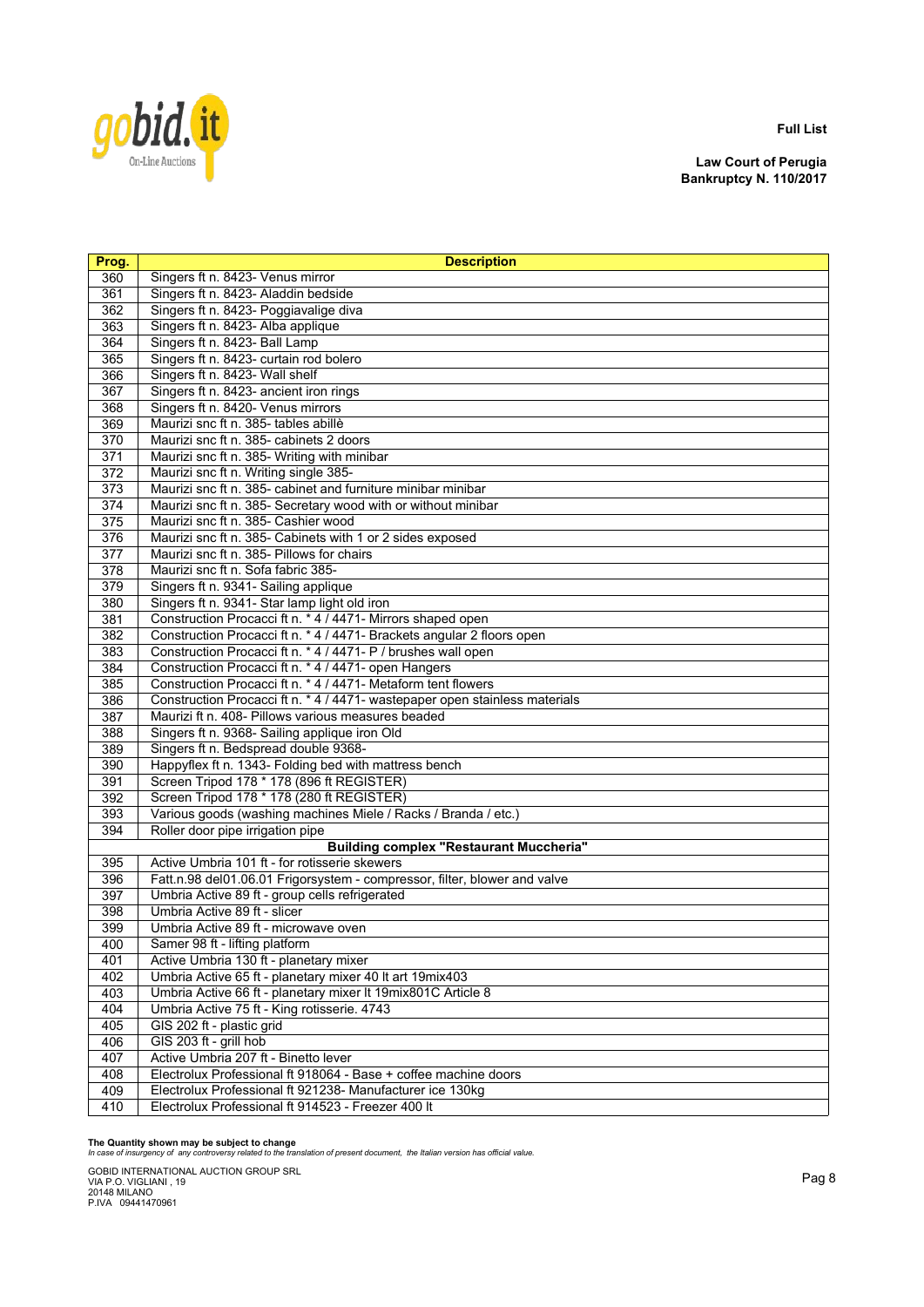

**Law Court of Perugia Bankruptcy N. 110/2017**

| Prog. | <b>Description</b>                                                                           |
|-------|----------------------------------------------------------------------------------------------|
| 411   | Electrolux Professional ft 914523- Table refrigerated 3 rooms and 2 drawers                  |
| 412   | Electrolux Professional Kitchen ft 914523- top 2 gas burners                                 |
| 413   | Electrolux gas pasta cookers ft 914523-1 bath                                                |
| 414   | Electrolux Professional ft 914523 - Gas Kitchen Top 4 fires                                  |
| 415   | Electrolux Professional ft 914523 - Fry top gas chrome smooth inclined                       |
| 416   | Electrolux Professional ft 914523 - Convention Oven steam gas                                |
| 417   | Electrolux Professional ft 914523 - ventilation wall steel + 304 + Suction filters.          |
| 418   | Electrolux Professional ft 914523 - Fridge 400 It                                            |
| 419   | Electrolux Professional ft 914523 - Hot Cupboard 2000 mm                                     |
| 420   | Electrolux Professional ft 914523 - Digital Fridge 550 It                                    |
| 421   | Electrolux Professional ft 914523 - other machinery and equipment for restaurant             |
| 422   | Electrolux Professional ft 914524 - Digital Fridge 550 It                                    |
| 423   | Electrolux Professional ft 914524 - Digital Fridge 400 It                                    |
| 424   | Electrolux Professional 914524 ft - 4 drawers                                                |
| 425   | GIS 561 ft - Mounting channels hood and change table dishwasher                              |
| 426   | Shelving refrigerated cells restaurant (PROFESSIONAL ACT 98 ft)                              |
| 427   | Electrolux Professional Spa ft n.009078 - Tagliaverdure counter                              |
| 428   | Electrolux Professional Spa n.009078 ft - Peeler 5/6 kg abrasive plate                       |
| 429   | Electrolux Professional Spa n.009078 ft -3 Fridge Digital 550                                |
| 430   | Electrolux Professional Spa n.009078 ft - 2 Gas Fires 1200 Top 6 mm                          |
| 431   | Electrolux Professional Spa n.009078 ft - 2 gas pasta cooker cantilever 1 bath 40 lt         |
| 432   | Electrolux Professional Spa n.009078 ft - 2 Fryers GAS23It - 1 bath                          |
| 433   | Electrolux Professional Spa n.009078 ft - Fry Top Gas                                        |
| 434   | Electrolux Professional Spa n.009078 ft - Support Central c / technical compartment          |
| 435   | Electrolux Professional Spa ft n.009078 -Oven Convention vapo gas 10 GN1 / 1 liv.3           |
| 436   | Electrolux Professional Spa ft n.009078 -Oven Convention vapo gas 10 GN2 / 1 liv.6           |
| 437   | Electrolux Professional Spa n.009078 -2 ft refrigerated tables backsplash 3 rooms            |
| 438   | Electrolux Professional Spa ft n.009078 - Table closet hot through 2000 mm                   |
| 439   | Electrolux Professional Spa n.009078 ft - Dishwasher canopy 1180P                            |
| 440   | Electrolux Professional Spa n.009078 ft - Producer ice granules 94kg                         |
| 441   | Electrolux Professional Spa n.009078 ft - 2 Mini digital 1200 lt 2 doors                     |
| 442   | Electrolux Professional Spa n.009078 ft - Dishwasher canopy 1170 p / h                       |
| 443   | Electrolux Professional Spa n.009078 ft - central ventilation steel 304 + filters and lights |
| 444   | Electrolux Professional Spa n.009078 ft - Set 5 cells compl. Shelving                        |
| 445   | Electrolux Professional Spa n.009078 ft - Refrigerated Table 3 rooms and 2 drawers           |
| 446   | Electrolux Professional Spa ft n.009078 - Other machinery and equipment for restaurant       |
| 447   | Electrolux Professional Spa n.011722 ft - Bath with lid foot                                 |
| 448   | Electrolux Professional Spa n.011722 ft - Table sorting                                      |
| 449   | Electrolux Professional Spa n.011722 ft - Unit 'input                                        |
| 450   | Electrolux Professional Spa n.011722 ft - Unit Extraction                                    |
| 451   | Electrolux Professional Spa n.011722 ft - Quadro Electric                                    |
| 452   | Electrolux Professional Spa n.011722 ft - Unit Extraction                                    |
| 453   | Electrolux Professional Spa n.011722 ft - Quadro Electric                                    |
| 454   | Electrolux Professional Spa n.011722 ft - Battery heating                                    |
| 455   | Electrolux Professional Spa n.011722 ft - unit heater fan                                    |
| 456   | Electrolux Professional Spa n.011722 ft - Sewer and mounting materials                       |
| 457   | Electrolux Professional Spa ft n. 011723 - table service Is loading / unloading 600 mm       |
| 458   | Electrolux Professional Spa ft n. 011723 - Dishwasher canopy 1180P / h- active               |
| 459   | Electrolux Professional Spa ft n. 011723 - Table prewash left> right 1200 mm                 |
| 460   | Metro ft n. 33391 - 2 Siphon gourmet cream 1L                                                |
| 461   | Metro ft n. 33391 - 2 mill wood dark 33 cm                                                   |
| 462   | Metro ft n. 33391 - 5 Siphon gourmet cream 1/2 L.                                            |

**The Quantity shown may be subject to change** *In case of insurgency of any controversy related to the translation of present document, the Italian version has official value.*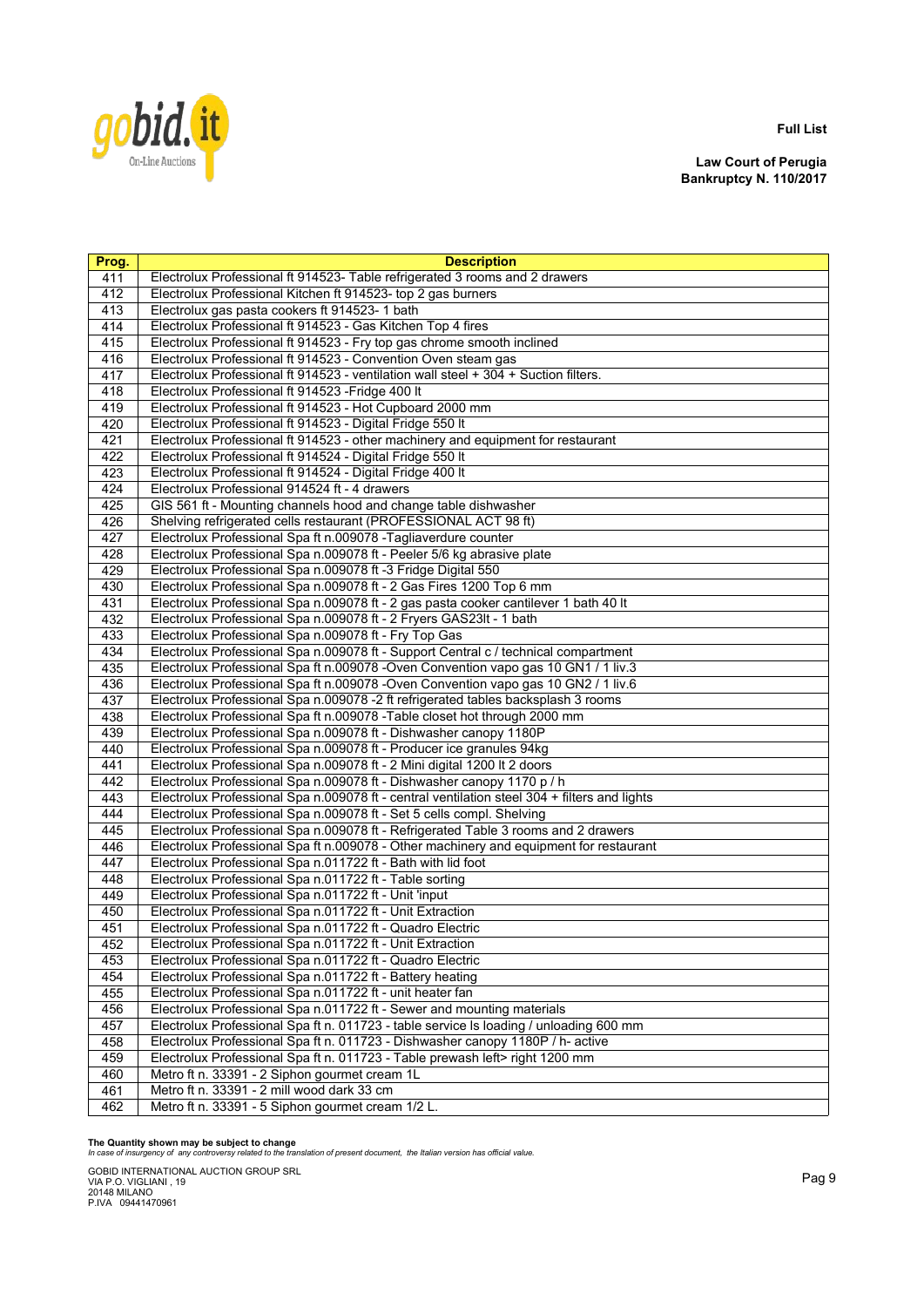

**Law Court of Perugia Bankruptcy N. 110/2017**

| Prog. | <b>Description</b>                                                                                                                                                |
|-------|-------------------------------------------------------------------------------------------------------------------------------------------------------------------|
| 463   | Metro ft n. 33391 - chopping wood 2 c / 33 cm excavation                                                                                                          |
| 464   | Metro ft n. 33391 - 2 Cutting right. C / Edge 32x50x3                                                                                                             |
| 465   | Active Umbria 207 ft - Fry top chrome                                                                                                                             |
| 466   | Zanussi fatt 8390 - steam oven, gas pasta cooker                                                                                                                  |
| 467   | Electrolux Professional Spa n.009078 ft - Automatic average Bilichetto                                                                                            |
| 468   | Purses 152 ft - Ljubljana roma pasta dish (No. 156)                                                                                                               |
| 469   | Atal 905 ft - trays room (No. 15) ladle plexi - poncera 800 - salad yell (n ° 2)                                                                                  |
| 470   | Host 350 ft - bottles Elegance Custom (No. 248 and No. 248 natural gass)                                                                                          |
| 471   | Atal ft 1028 - Buffet trays (No. 4) and media (No. 8) - Bell dome (No. 4)                                                                                         |
| 472   | Medagliani Alberghiera ft n. 423 - Equipment minutes Kitchen Restaurant                                                                                           |
| 473   | Fantasy ft n. 272 - Glasses, Pitcher Creative Champagne Bucket, Knife, Spring Sugar                                                                               |
| 474   | Atal spa ft n. 465 - Plates floors, soup plates, dessert fork, chalice Flute chalice wine, whiskey glasses / water                                                |
| 475   | Atal spa ft n. 791 - Knife dessert table knife, spoon mocha, coffee spoon, spoon dessert spoon table                                                              |
| 476   | No fantasy ft. 272 - Glasses, Pitcher Creative Champagne Bucket, Knife, Spring Sugar                                                                              |
| 477   | Fantasy ft n. 689 - glasses, carafes, squeezer, ice bucket, pitcher bistro, knives, cheese dish                                                                   |
| 478   | Atal Spa ft n. 1473 - Chalice flute, water goblet, wine glass, white wine glass, whiskey glasses / water                                                          |
|       | Fantasy ft n. 860 - Plates, cups, pots, knives, casseroles, pans, lids, bowls,                                                                                    |
| 479   | Ladle, ladle, cutting board, colander, can opener, corkscrew, graters, scissors, coffee                                                                           |
|       | Fantasy ft n. 912 - umbrellas and bases, trays, plates, spoons, pots, pans, lids,                                                                                 |
| 480   | Colander, opener, pans, bowls, ladles, cocktail, graters, scissors                                                                                                |
| 481   | Fantasy ft n. 1057 - Cutting, theiere Raised Crystal, umbrellas and bases, pitcher                                                                                |
| 482   | Alluflon ft n. 28004690 - Magnetic Pan 20 cm, 26 cm pan magnetic, magnetic pan 30 cm - price agreed                                                               |
| 483   | Alluflon ft n. 28005458 - Saucepan 20 cm magnetic, and set Tagami                                                                                                 |
| 484   | Fantasy ft n.1451- Casseroles, bastard, cabinelle basis for bastard, cutter professional,                                                                         |
|       | Pliers, colander, grinder, mill, wooden spoons, cutting boards, dustbin                                                                                           |
| 485   | Medagliani Alberghiera ft n. 1036- flat brushes, spatulas, wooden spoons, forks, stainless steel cover, stainless bowl                                            |
| 486   | Atal ft 1346 - Salt sutcliffe steel bowls                                                                                                                         |
| 487   | Atal 1597 ft - 270 water goblet, chalice flute150                                                                                                                 |
| 488   | Atal ft 1531 - ramekins, scissors, water goblet, goblet flute                                                                                                     |
| 489   | Host 353 ft - ramekins, trays, fruit bowls                                                                                                                        |
| 490   | Atal 2181 ft - water goblet, wine glass, goblet flute, whiskey glass                                                                                              |
| 491   | Host 169 ft - glass drink, juice, rock, cup muscat, martini cup                                                                                                   |
| 492   | Atal ft 156- cups, saucers and board                                                                                                                              |
| 493   | Fantasy ft 178- spoon and pans                                                                                                                                    |
| 494   | Fantasy ft 263- dishes, paella swivel, ss maximilliam, alxata cake, support tray, trays,                                                                          |
|       | Candlestick, springs Gastronomy ladle stove bistro                                                                                                                |
| 495   | Mordant ft 7-35 cm ashtray                                                                                                                                        |
| 496   | Atal 740- ft water goblet, wine glass, white wine glass, glass flute, goblet Burgundy                                                                             |
| 497   | Atal ft 834 - water goblet                                                                                                                                        |
| 498   | Atal 898 ft - whiskey glasses / water                                                                                                                             |
| 499   | Fantasy 477 ft - Plates, trays, chopping, carving multipurpose tray and container various sizes with lids,<br>Slicer, pans, juicer, dispensers, cake tins, peeler |
| 500   | Fantasy 604 ft - Chalice diamond cocktail bowl, pliers, knives, bucket, gestino bread, calaffa scoop sweet                                                        |
| 501   | Atal ft 2063- Salad, chalice Flute chalice water goblet Burgundy CHEESE glass                                                                                     |
|       | Atal ft 2150- Casseroles, lids, pans nonstick various measures, smooth blade,                                                                                     |
| 502   | Spoon and ladle, ladles, spatulas, pans, cutting board, blender, Bastardella based                                                                                |
| 503   | Atal ft 2243 - mocha spoon, cup cognac glass deg.Cognac                                                                                                           |
| 504   | Sabbatini ft 4- equipment Restaurant                                                                                                                              |
|       | Atal ft 2333- carafes, porcelain baking, fruit raised steel clamp sweet, roast spring,                                                                            |
| 505   | Lift 3 floors stainless fruit, open dome                                                                                                                          |
| 506   | Atal ft 2332 - pan, pan, croissant Chinese milk                                                                                                                   |
| 507   | Atal ft 2421 - trays, FreeShape red FreeShape Transp. Pasta bowl baobab                                                                                           |
| 508   | Electrolux Professional ft 918065 - pan nonstick gn 1/1 h-40mm                                                                                                    |

**The Quantity shown may be subject to change** *In case of insurgency of any controversy related to the translation of present document, the Italian version has official value.*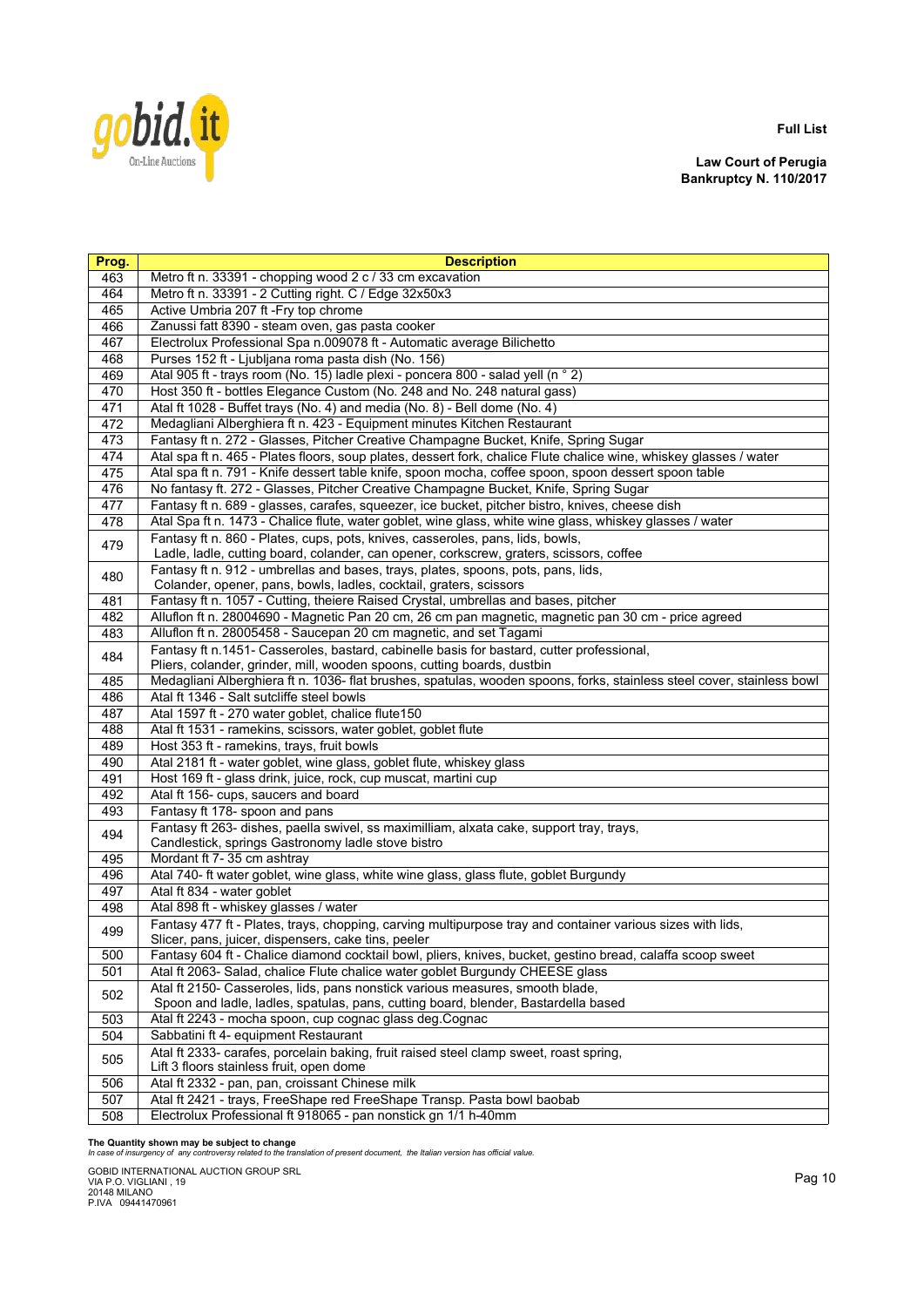

**Law Court of Perugia Bankruptcy N. 110/2017**

| Prog.      | <b>Description</b>                                                                                                  |
|------------|---------------------------------------------------------------------------------------------------------------------|
| 509        | Panta chemical ft 3749 - wastepaper round / stainless steel Article 509 and Article 507, cart nick It 50 c / handle |
| 510        | Atal ft 21404 - plates, spoons, forks, knives, water goblet, wine glass, goblet flute,                              |
|            | Glass whiskey / water, spatula, chopping, meat tenderizer, various measures containers with lids                    |
|            |                                                                                                                     |
| 511        | Atal ft 2520 - spoons, forks, knives, spoons, scoop,                                                                |
|            | Portacoppette, fermaprosciutto, trays various measures in silver                                                    |
| 512        | Atal ft 2601 - Plate 31                                                                                             |
| 513        | Atal ft 2779- cups, jugs and clamp sweets                                                                           |
| 514        | Fantasy ft 1617- chalice diamond cocktail peeler                                                                    |
| 515        | Atal ft 3247 - flute glass, cup water, cup cognac, whiskey glass / water glass liquor                               |
| 516        | Arrotineria Palk fatt 1 - knives                                                                                    |
| 517        | Atal fat 571 - spoons, forks, knives, spoons, plates, cups, glasses (banquet)                                       |
| 518        | Atal 733 fat - ice cream cups                                                                                       |
| 519        | Fantasy fat 407 - cocktail and round wooden plates                                                                  |
| 520        | Atal fat 939 - baskets, jugs, pitchers, trays, egg cups, breadbox, goblets                                          |
| 521        | Fantasy fat 424 - boxes serve, lids, chopping pilietilene                                                           |
| 522        | Atal fat 1598 - casseroles, pyrex dishes, pans, spoons, mashers, oval dishes                                        |
| 523        | Fantasy fat 882 - cocktail for polenta                                                                              |
| 524        | Gambini fat 2 / a - baskets top dishwasher                                                                          |
| 525        | Atal fat 2946 - glasses, cups, saucers, CHEESE, set oilio vinegar                                                   |
| 526        | Tablecloths (RES 1 ft)                                                                                              |
| 527        | Plate form 491 with border (ATAL 869 ft)                                                                            |
| 528        | Bucket silver (JEWELRY SGAIGLIA ft 1)                                                                               |
| 529        | Forks, table knife, steak knife (ATAL 1666 ft)                                                                      |
| 530        | Teapot, cups the (FANTASY 735 ft)                                                                                   |
| 531        | Knife roasted, kitchen knife, champagne buckets (GAGGIOLI Ltd. 543 ft)                                              |
| 532        | Grinder (FANTASY 860 ft)                                                                                            |
| 533        | Trays, thermos jugs (FANTASY 1082 ft)                                                                               |
| 534        | Kitchen Knives (ARROTINERIA PALK 107 ft)                                                                            |
| 535        | Steak knife, cutting board, trash breadbox (GAGGIOLI Ltd. 992 ft)                                                   |
| 536        | Tablecloth (RES 45 ft)                                                                                              |
| 537        | Atale ft n. 1154- Casseroles, pans, forks, skimmers and other small kitchen equipment                               |
| 538        | Atal ft n. 1899 - Plates, spoons, forks and knives                                                                  |
| 539        | Comin ft 245 - water goblet, wine goblet, flute, glass and water related baskets                                    |
| 540        | Atal ft n. 1898 - Stainless Casserole                                                                               |
| 541        | Atal ft n. 2038- Gastrom with lids and decorative room / buffet                                                     |
| 542        | Atal ft n. 2192 - mollettoni candid, cups and saucers from the<br>Atal ft n. 2276 - Plate oval stainless            |
| 543        | Atal ft n. 2696 - Creamer, teapot, sugar, cups and saucers and complements the room / buffet                        |
| 544        | Atal ft n. 3115 - Plate 31                                                                                          |
| 545        |                                                                                                                     |
| 546<br>547 | hot air generator                                                                                                   |
|            | door suitcases, door plates, wooden chair<br>machine operator washes carpets                                        |
| 548<br>549 | plate rack                                                                                                          |
| 550        | tvc plasma 42"                                                                                                      |
| 551        | propane stoves umbrella                                                                                             |
| 552        | Cats Marco ft n. 2- Restoration drawers                                                                             |
| 553        | Cats Marco ft n. 2- Restoration table walnut                                                                        |
| 554        | Cats Marco ft n. 05- Restoration crdenza low chestnut                                                               |
| 555        | Cats Marco ft n. 05- Building 2 doors walnut                                                                        |
| 556        | Cats Marco ft n. 05- Building 2 glasses and 2 shelves                                                               |
|            |                                                                                                                     |
| 557        | Merger Act Az. Agr. Badia Val di Rasina srl- Lectern Old (Recommended as places between restaurant and pool)        |

**The Quantity shown may be subject to change** *In case of insurgency of any controversy related to the translation of present document, the Italian version has official value.*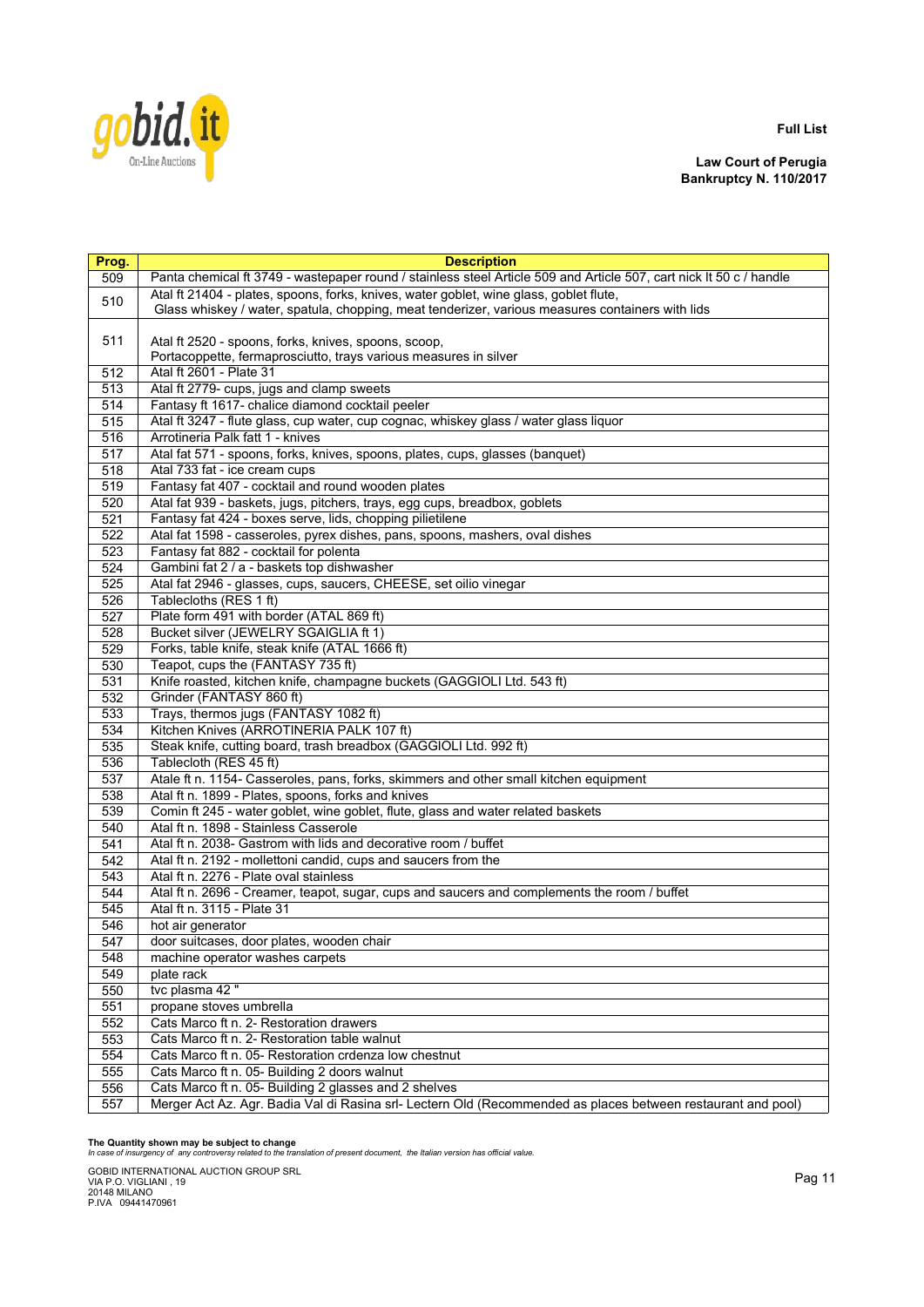

**Law Court of Perugia Bankruptcy N. 110/2017**

| Prog. | <b>Description</b>                                                            |
|-------|-------------------------------------------------------------------------------|
| 558   | Vivien 3C fat 134 - tables with folding legs                                  |
| 559   | Vivien 3c SNC ft n. 93 - Round Tables of. 140x78 h wood with folding legs     |
| 560   | Vivien 3c SNC ft n. 93 - Tables rectangular 80x260x78h with six legs folding  |
| 561   | Vivien 3c SNC ft n. 93 - Round tables d.160x78 h wood with folding legs       |
| 562   | Sicom 211 ft - metal cabinet multispogliatoio                                 |
| 563   | Res Ink ft n. 7- curtain cloth fabric loops complete auction tent + glass rod |
| 564   | Red Roof ft n. 4- shelves in                                                  |
| 565   | Red Roof ft n. 4-Extension with support for tables and installation           |
| 566   | Red Roof ft n. 4- pumps automatic door closing                                |
| 567   | Red Roof ft n. 9- Flatten dough into multilayer                               |
| 568   | Red Roof ft n. 9- supports tables with extensions                             |
| 569   | Red Roof ft n. 9- Funeral closing door                                        |
| 570   | Red Roof ft n. 9- Extension with support Khairy                               |
| 571   | Red Roof ft n.10- shelves in                                                  |
| 572   | Red Roof ft n.10- wooden tables painted fir                                   |
| 573   | Red Roof ft n. 22- Caditori door kitchen                                      |
| 574   | Fal Rossi fat 5 - extensions for tables with iron support                     |
| 575   | Professional kitchens Umbria srl fat 11 - smooth shelves with brackets        |
| 576   | Fal Rossi fat 11 - extensions for tables Restaurant                           |
| 577   | Maurizi fat 66 - cabinets dividers Restaurant                                 |
| 578   | Res fat 35 - tends to rooms Restaurant                                        |
| 579   | Electrolux Professional ft n. 013939- tap with elbow lever                    |
| 580   | Electrolux Professional ft n. 013939-perforated shelf with brackets           |
| 581   | Cats Marco ft 3- Restoration beliefs chestnut                                 |
| 582   | Maurizi snc ft n. 185- tables based cast iron wood                            |
| 583   | Maurizi snc ft n. 185- extensions for tables (restaurant / porch / tensile)   |
| 584   | Maurizi snc ft n. 185-Seat cushions fabric customer                           |
| 585   | Maurizi snc ft n. Wooden chairs 185-                                          |
| 586   | Maurizi ft n. 247- Pillows for chairs Restaurant                              |
| 587   | Maurizi ft n. 307- Seat cushions fabric CLT                                   |
| 588   | Res Ink ft n. 34- Auctions iron small and large                               |
| 589   | Res Ink ft n. 34- Ribbons and fabric ambrasse                                 |
| 590   | Res Ink ft n. 34- fabric combined orange                                      |
| 591   | Res Ink ft n. 42- Auctions iron                                               |
| 592   | Res Ink ft n. 42- orange curtains and osturante                               |
| 593   | Res Ink ft n. 42- Calate long, double and mounting                            |
| 594   | Red Roof ft n. 20- pumps and pumps with spring arm                            |
| 595   | Red Roof ft n. 21- Funeral closers                                            |
| 596   | Red Roof ft n. 22- Cappelliere hanger                                         |
| 597   | Cats Marco ft n. 6 - Walnut Desk                                              |
| 598   | Merger Act Az. Agr. Badia Val di Rasina srl Mobile wooden antique salon       |
| 599   | Movable property purchased by the Member Carnevali Mobile belief              |
| 600   | Movable property purchased by the Member Vitaletti-Sideboard wood             |
| 601   | Movable property purchased by the Member Vitaletti- wooden sideboard          |
| 602   | Movable property purchased by the Member Vitaletti- Walnut Desk               |
| 603   | Movable property purchased by the Member Vitaletti- table walnut              |
| 604   | Movable property purchased by the Member Vitaletti- drawers red               |
| 605   | Pc based ATX 400W (COMPUTER WORLD ft 700209)                                  |
| 606   | Cordless keyboard and mouse (COMPUTER WORLD ft 700262)                        |
| 607   | Copy service 273 ft - fax samsung sf 560                                      |
| 608   | Zero a computer 861 ft - Orderman printers Epson TM                           |
| 609   | Zero a computer 928 ft - barcode reader                                       |

**The Quantity shown may be subject to change** *In case of insurgency of any controversy related to the translation of present document, the Italian version has official value.*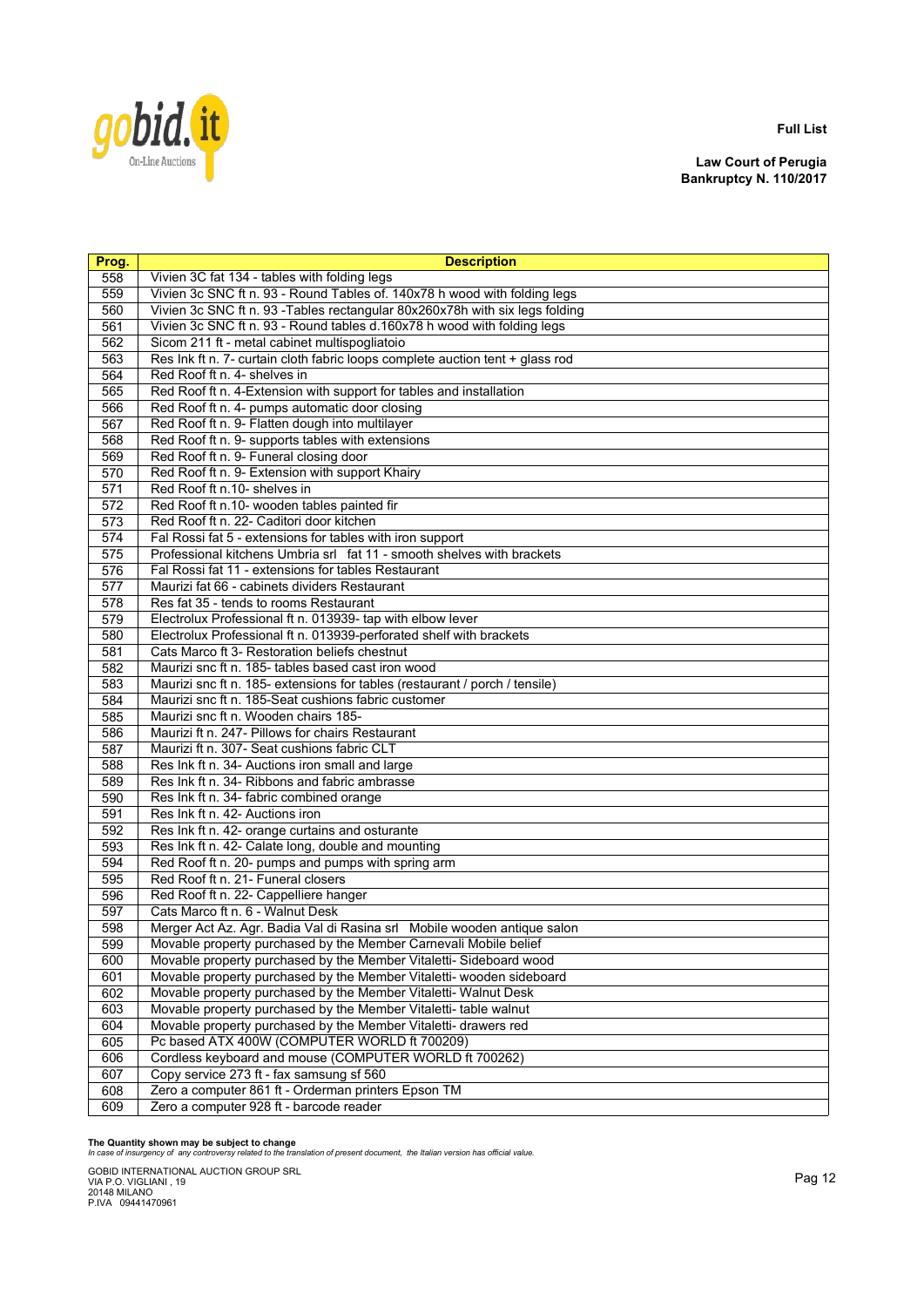

**Law Court of Perugia Bankruptcy N. 110/2017**

| Prog.      | <b>Description</b>                                                                               |
|------------|--------------------------------------------------------------------------------------------------|
| 610        | CW consulting ft 146 - pc bars, p.vendita PC, printer Canon LBP2900, samsung tablet pc PC health |
| 611        | Miscellaneous                                                                                    |
|            | Dekoder Sky + 2 microphones + projector Acer + Mixer                                             |
| 612        | Amplifier Tech + 2 + 2 readers DVX speakers lectern + mixer + + microphone + display             |
| 613        | Terracotta jars                                                                                  |
| 614        | Dehumidifiers n.5                                                                                |
| 615        | Halogen floor n. 3                                                                               |
| 616        | Casse acoustic wall n. 3                                                                         |
| 617        | Coat with 2 wheels                                                                               |
| 618        | Pomi brass rope 2                                                                                |
| 619        | Cantinetta Haier                                                                                 |
| 620        | Cabinet with vase                                                                                |
| 621        | Halogen lamps No. 3                                                                              |
| 622        | <b>Tapestry wall</b>                                                                             |
| 623        | chandelier                                                                                       |
| 624        | Casse acoustic ceiling                                                                           |
| 625        | Chest wall hanger +                                                                              |
| 626        | Terracotta vase decorated                                                                        |
| 627        | <b>Hood Faber electronic</b>                                                                     |
| 628        | Toaster + dispenser                                                                              |
| 629        | Oven croissants                                                                                  |
| 630        | Candlestick + vase                                                                               |
| 631        | Tables based square 66 (Rist./Veranda/Tensostrutture)                                            |
| 632        | Based round tables 48 (Rist./Veranda/Tensostrutture)                                             |
| 633        | Tables rectangular base 9 (Rist./Veranda/Tensostrutture)                                         |
| 634        | Tables 3 basic sizes (Rist./Veranda/Tensostrutture)                                              |
|            | <b>Marquees</b>                                                                                  |
|            | Thermo plant coolant marquee (TCS Ltd. 395 ft)                                                   |
| 635        | fridge, freezer, dryer                                                                           |
|            | Scalandrino briko, Mastelloni marc 700 lt, 300 lt steel container, cover                         |
| 636        | Paesan 21 ft - woven furniture                                                                   |
| 637        | Rossi carpentry ft 7 - Covering mobile addoclitore                                               |
| 638        | Paesan 135 ft - curtains, fabric and reggirullo                                                  |
| 639        | Felegnameria Rossi ft n. 1- Labor sist. Ristorante floor and marquee,                            |
|            | Plywood panels tenis Chest                                                                       |
| 640<br>641 | Red Roof ft n. 22- Glass thermal door room smoking<br>Colorificio Tadino FTA 708 - Buffing Felt  |
| 642        | Red Roof ft n. 1- Work accommodation aerators marquee                                            |
| 643        | Red Roof ft n. 1-door kitchen                                                                    |
| 644        | Red Roof ft n. 1- Tabletops                                                                      |
| 645        | Red Roof ft n. 1- shelving with wooden shelves                                                   |
| 646        | Factory wholesale Handmade Ink ft n. 1440- 64 lights chandelier E14 c / arms                     |
| 647        | Speakers 8                                                                                       |
| 648        | Stereo system CD + amplifier + Mixer                                                             |
| 649        | 2 small cans aspirators                                                                          |
| 650        | 2 large cans aspirators                                                                          |
| 651        | Camping stoves butane gas 12                                                                     |
| 652        | Cerioni ft 1793 - Plasma TV                                                                      |
|            | <b>Convention Center</b>                                                                         |
|            | The registry ft n. 4000946- chairs ellipse coated fabric fixed                                   |
| 653        | Including armrests tablet and hooks along the chair                                              |
|            | Merger Act Az. Agr. Badia Val di Rasina srl- table with walnut inlaid legs                       |
| 654        | Movable property purchased by the Member Carnevali Wooden chests                                 |

**The Quantity shown may be subject to change** *In case of insurgency of any controversy related to the translation of present document, the Italian version has official value.*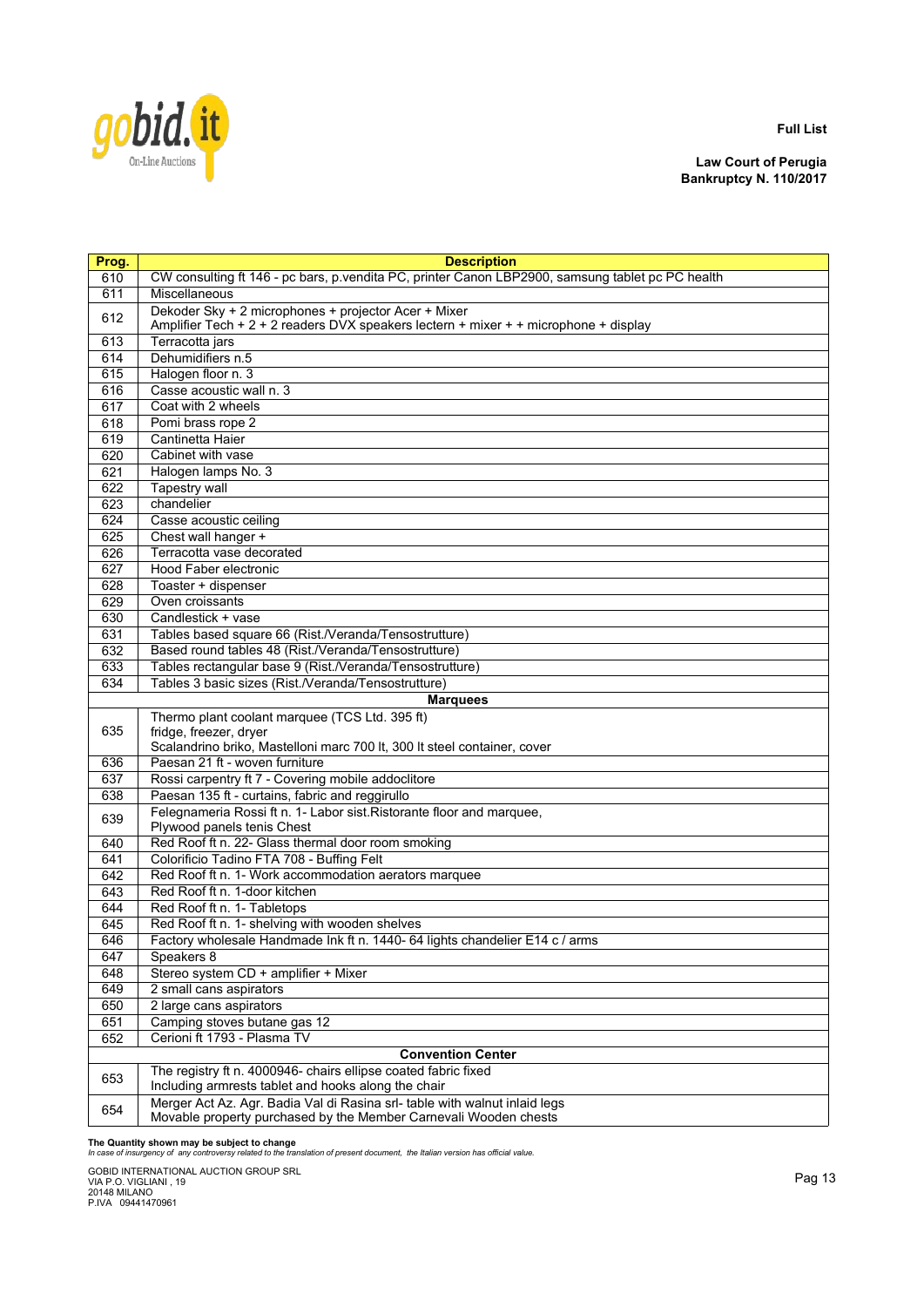

**Law Court of Perugia Bankruptcy N. 110/2017**

| Prog. | <b>Description</b>                                                                |
|-------|-----------------------------------------------------------------------------------|
| 655   | U5 projector plus 112 (605 ft REGISTER)                                           |
| 656   | U5 projector plus 112 (No. 2) (1039 ft REGISTER)                                  |
| 657   | Projector, screen motor, electronic whiteboard, lectern (REGISTER 1039 ft)        |
| 658   | U5 projector plus 112 (REGISTER 1326 ft)                                          |
| 659   | U5 projector plus 111 (REGISTER 1459 ft)                                          |
| 660   | The machine-ft n. 595- Lavaga 3M 1700 Series                                      |
| 661   | Chair solid wood                                                                  |
| 662   | Watches antique table                                                             |
| 663   | Amphora ancient majolica                                                          |
| 664   | Beni various archival and storage                                                 |
| 665   | Other furniture and paintings seen in church - altar wrought iron                 |
| 666   | Other furniture and paintings seen in church - body electric                      |
| 667   | Other furniture and paintings seen in church - kneeler                            |
| 668   | Other furniture and paintings seen in church - kneeling benches 6 + n             |
| 669   | Other furniture and paintings seen in church - Madonna + candlestick              |
| 670   | Other furniture and paintings seen in church - material for various Church        |
| 671   | Video (VHS) Daewoo                                                                |
| 672   | Casse acustriche Cambridge (n. 3 pieces) 1 and Sub 2 Higt                         |
| 673   | Projector BANQ Mod. MP615P                                                        |
| 674   | Playstation 2 and controller                                                      |
| 675   | <b>Bags / Cases Various Wiring</b>                                                |
| 676   | mixer PCUP                                                                        |
| 677   | Audio System and 2 speakers installed acoustic wall                               |
| 678   | PC cabinet door with wheels (with open shelves)                                   |
| 679   | Blackboard with tripod acetate / door lock (n. 1 pc.)                             |
| 680   | Desks with 2 covered in fabric (n. 4 pieces joined two)                           |
| 681   | Split / Inverter wall (no. 4 pieces) + luminaires wall (no. 4 pieces)             |
| 682   | Hanging wrought iron                                                              |
| 683   | Speakers (n. 3 pieces) 2 wall and 1 ground                                        |
| 684   | Blackboard with tripod acetate / door lock (n. 2 pcs.)                            |
| 685   | PC cabinet door with wheels (with open shelves)                                   |
| 686   | Split / Inverter wall (no. 4 pieces) + luminaires wall (4 pieces)                 |
| 687   | Red chairs (no. 4 pieces) and armchairs Office (n. 2 pieces)                      |
| 688   | Blackboard without tripod acetate / door lock                                     |
| 689   | Coat metal (modern)                                                               |
|       | <b>Wellness Center</b>                                                            |
| 690   | Sauna crafts and sun kerasek (SANAE RELAX 435 ft)                                 |
| 691   | Solarium and coin (SANAE RELAX 435 ft)                                            |
| 692   | Vichy shower, foot spa (PEVONIA 657 ft)                                           |
| 693   | Shower evolution teuco (PROCACCI BUILDING 3511 ft)                                |
| 694   | Sterilizer quartz beads (Brusaferri 636 ft)                                       |
| 695   | Technogym Spa 15130 ft - running back, exercise bike, treadmill, race simulator   |
| 696   | Caporali 49 ft - Payment decor spa                                                |
| 697   | Caporali 65 ft - furnishings spa                                                  |
| 698   | Rossi 12 ft joinery - wood planters, board, wood floor, cherry cabinets           |
| 699   | Brusaferri and C srl ft n. 571- bed full electric adjustment white                |
| 700   | Brusaferri and C srl ft n. 571-mattress anatomical cream                          |
| 701   | Brusaferri and C srl ft n. 571- RBC Hedge                                         |
| 702   | Brusaferri and C srl ft n. 571-holders, bedspreads and towels white bowl manicure |
| 703   | Brusaferri and C srl ft n. 571- Lamp without stand                                |
| 704   | Brusaferri and C srl ft n. 571- Shopping trill with 1 drawer                      |
| 705   | Brusaferri and C srl ft n. 571- Girovap complete stand                            |

**The Quantity shown may be subject to change** *In case of insurgency of any controversy related to the translation of present document, the Italian version has official value.*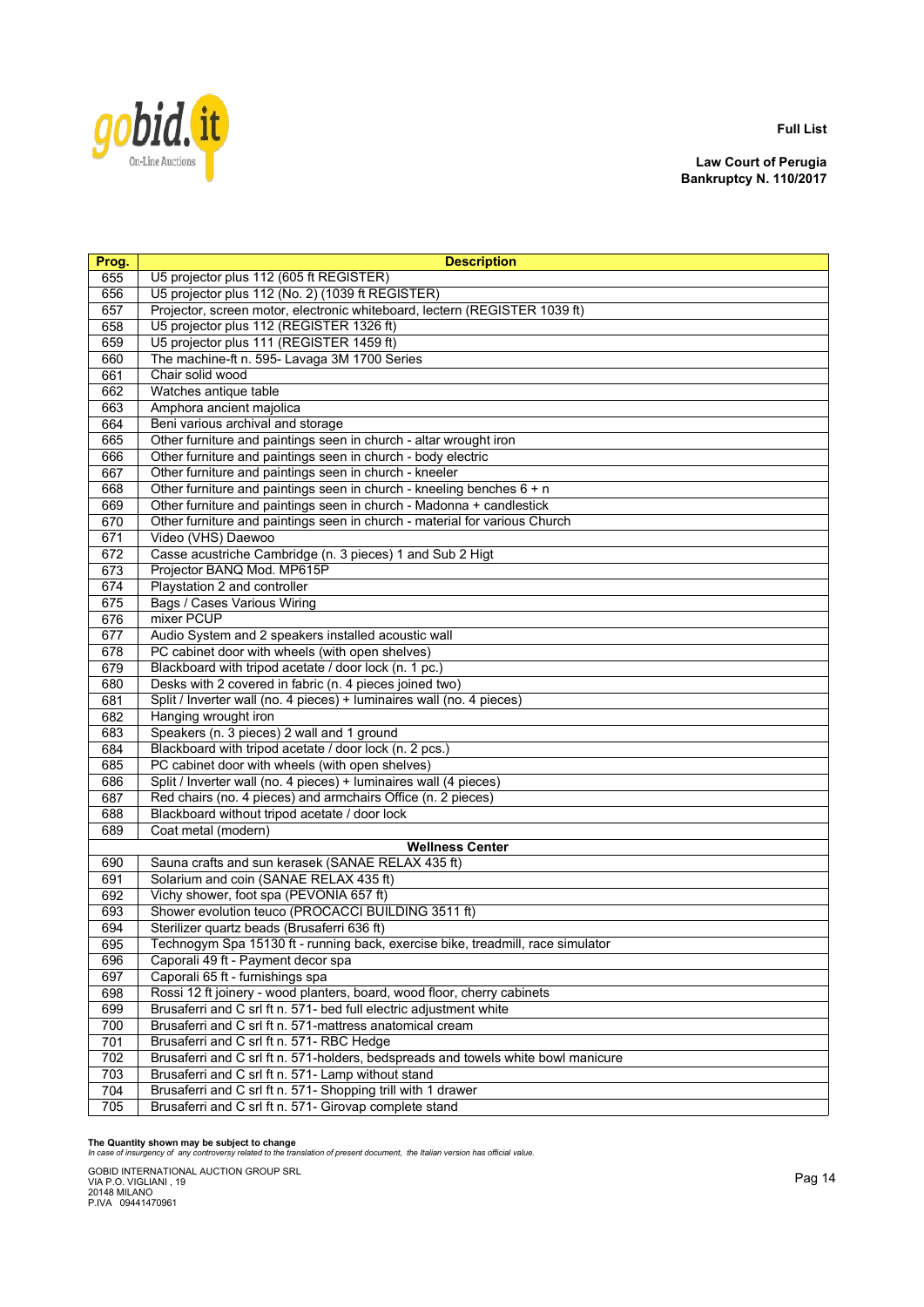

**Law Court of Perugia Bankruptcy N. 110/2017**

| Prog. | <b>Description</b>                                                                               |
|-------|--------------------------------------------------------------------------------------------------|
| 706   | Brusaferri and C srl ft n. 571- Stool gas lift                                                   |
| 707   | Maurizi Louis ft n. 42- Furniture containers ref Pos B2, B4, B6                                  |
| 708   | Maurizi Louis ft n. 42- Shelf with 2 drawers                                                     |
| 709   | Maurizi Louis ft n. 42- Mobile sink                                                              |
| 710   | Maurizi Louis ft n. 42- Benches for dressing                                                     |
| 711   | Maurizi Louis ft n. 42- Cabinets dressing                                                        |
| 712   | Maurizi Louis ft n. 42- Fridge undercounter ariston                                              |
| 713   | Covetro 151 ft - Wall mirror                                                                     |
| 714   | Merger Act Az. Agr. Badia Val di Rasina srl- Baule antique brown                                 |
| 715   | Merger Act Az. Agr. Badia Val di Rasina srl Chairs antique table for salon                       |
|       | <b>Pool and Solarium</b>                                                                         |
| 716   | Fantasy 848 ft - vega table 80x80 green chair green miami                                        |
| 717   | Felegnameria Rossi ft n. 1- panels marine plywood local pool                                     |
| 718   | Host 218 ft - 80 chairs vegas, vegas 20 tables, 2 swings                                         |
| 719   | Natalini ft 480 - umbrellas and bases                                                            |
| 720   | Fantasy fat 945 - umbrellas based brushed                                                        |
| 721   | Fantasy ft n. 726- beds and tables miami grossfillex + umbrellas with bases                      |
| 722   | Fantasy ft n. 854- beds and tables GROSFILLEX miami, miami GROSFILLEX chair, umbrellas and bases |
|       | Mericat ft n. 6574- Preparation and supply outdoor games for children:                           |
| 723   | Casetta mouse, double face, pony, counter, square sandbox,                                       |
| 724   | Swing, seats, collar, castle 7 dwarfs (front + pool marquee)<br>Fridge Zanussi glass             |
| 725   | fridge Ardo                                                                                      |
| 726   | Wood displays                                                                                    |
| 727   | stainless steel sink                                                                             |
| 728   | <b>Counter Formica</b>                                                                           |
| 729   | Display shelves +                                                                                |
| 730   | Banco coffee machine + dishwasher                                                                |
| 731   | fridge Algida                                                                                    |
| 732   | Fan vortex ceiling                                                                               |
| 733   | CD + amplifier + Mixer LTO Phonic Hicon 700                                                      |
| 734   | router xaimax                                                                                    |
|       | <b>Powerhouse</b>                                                                                |
| 735   | Material various objects bathrooms, spare safes and stereo components                            |
| 736   | n. 2 square door frames                                                                          |
| 737   | Cabin bathroom, desk chairs, archive Frecco                                                      |
|       | <b>Sports Plants</b>                                                                             |
| 738   | removes stains ft 201 - tarpaulins shaped in order carts (10)                                    |
| 739   | Removes stains 202 ft - shaped tarpaulins for trucks (2)                                         |
| 740   | The new 111 ft Calfer - iron structure for trucks                                                |
| 741   | Cepiemme 127 ft - supply soccer field and tennis                                                 |
| 742   | Mineli Paul g / c imm.in course - sports facilities construction                                 |
| 743   | Digitall srl ft n. 631- PVC print glossy photos and plastificaizone various measures             |
| 744   | MB spa fat 391 - Thonet chairs                                                                   |
| 745   | Vivien 3C fat 47 - tables with folding legs                                                      |
| 746   | Fal Rossi fat 6 - tables, flatbed with extensions                                                |
| 747   | Honda tiller mod. FG 500                                                                         |
| 748   | meter for pump                                                                                   |
| 749   | pump lombardini                                                                                  |
| 750   | eduction for pump                                                                                |
| 751   | FS 250 brushcutter Sthill                                                                        |
| 752   | pump, suction, discharge flange                                                                  |

**The Quantity shown may be subject to change** *In case of insurgency of any controversy related to the translation of present document, the Italian version has official value.*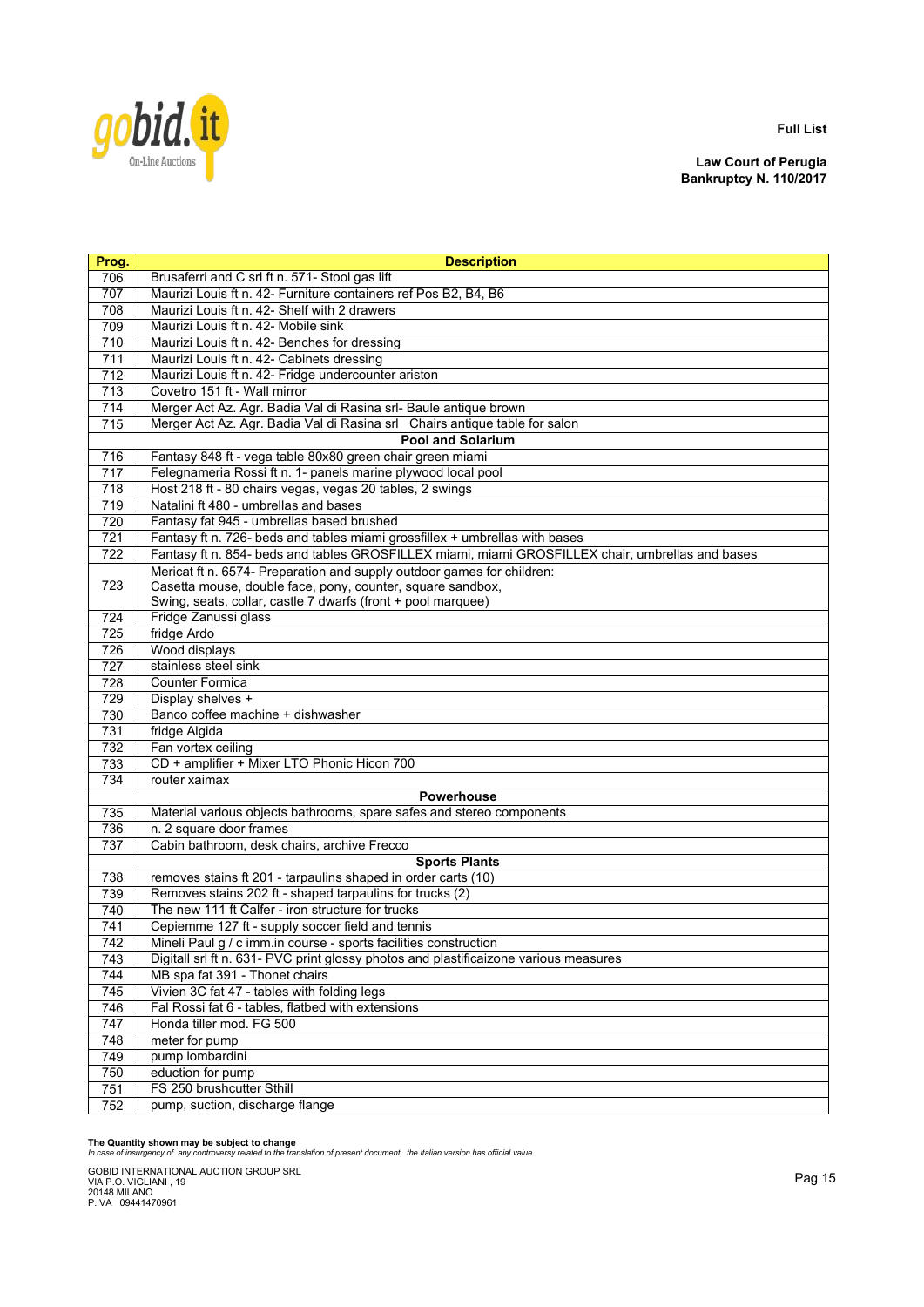

**Law Court of Perugia Bankruptcy N. 110/2017**

| Prog. | <b>Description</b>                                                     |
|-------|------------------------------------------------------------------------|
| 753   | plow coulter                                                           |
| 754   | turbocar                                                               |
| 755   | pump, suction, discharge flange                                        |
| 756   | special joint for pump lombardini                                      |
| 757   | tractor Carraro TTR 4400 airbox Targa ADR102                           |
| 758   | Copp Facchini 91 ft - train used mod CES 2052                          |
| 759   | cutter new male 140 mt                                                 |
| 760   | mulcher new reversible male bl 135                                     |
| 761   | Wonderful ft 8 - bows for shooting                                     |
| 762   | Archi wood, straw targets, easels, arrows, armguards, targets          |
| 763   | (TOXON 309 ft)                                                         |
| 764   | professional multicut, bypass loppers, pruning universal anvil loppers |
| 765   | chainsaw                                                               |
| 766   | raccogliolive oliviero                                                 |
| 767   | It compressor 50                                                       |
| 768   | BR 600 blower fresher 266229287                                        |
| 769   | aviary                                                                 |

**The Quantity shown may be subject to change** *In case of insurgency of any controversy related to the translation of present document, the Italian version has official value.*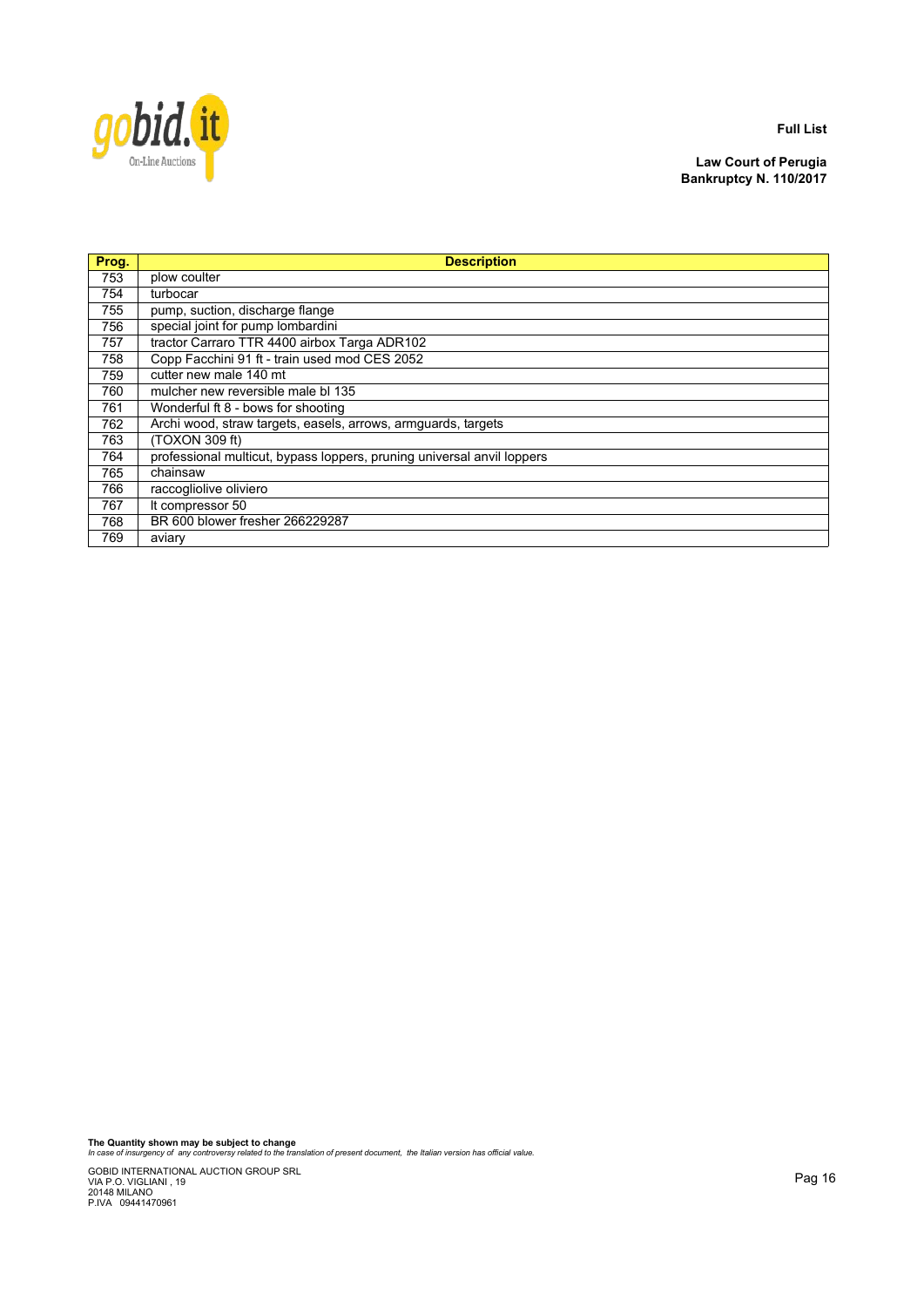

**Law Court of Perugia Bankruptcy N. 110/2017**

## LOT 2

| Prog.          | <b>Description</b>                                                                                                                                                                                                         |
|----------------|----------------------------------------------------------------------------------------------------------------------------------------------------------------------------------------------------------------------------|
|                | <b>Plants Transformation Agribusiness Vocabolo Belvedere</b>                                                                                                                                                               |
| 1              | ETA srl 154 ft - ricottiera                                                                                                                                                                                                |
| $\overline{2}$ | Umbria Active ft 130 - 500 mm sheeter 700 tapes                                                                                                                                                                            |
| 3              | Umrbia Kitchens ft 28 - blast freezer 64/56                                                                                                                                                                                |
| 4              | Umbria 31 ft kitchen - cupboards two-door                                                                                                                                                                                  |
| 5              | Umbria Kitchens 38 ft - shelves                                                                                                                                                                                            |
| 6              | ETA srl ft 160 - steel cabinet, washstand and thermometer                                                                                                                                                                  |
| $\overline{7}$ | ETA srl ft 370 - steel trolley with grills                                                                                                                                                                                 |
| 8              | ETA srl ft 370 - pump gl 60                                                                                                                                                                                                |
| 9              | Gis ft 285 - steel grills for sausages cells, refr engine. cells                                                                                                                                                           |
| 10             | Umbria Active 178 ft-Pasta-1 gas tank 40 lt                                                                                                                                                                                |
| 11             | Umbria Active ft 178- Gas stove 4 burners and oven 800 mm                                                                                                                                                                  |
| 12             | Umbria Active ft 178- protected electro cassonato                                                                                                                                                                          |
| 13             | Umbria Active ft 178- trays                                                                                                                                                                                                |
| 14             | Carmenati ft 93- 4 and 1 Fridge Freezers Single Door                                                                                                                                                                       |
| 15             | Umbria Active ft 206 - Hood + + engine brackets plenum                                                                                                                                                                     |
| 16             | Frigorsystem ft 202 - Compressor and Installation                                                                                                                                                                          |
| 17             | Cold rooms for Belvedere (FRIGORSYSTEM 49 ft)                                                                                                                                                                              |
| 18             | ETA Srl ft 130- steam generator, a diesel burner and softener<br>water, polyvalent full tub of stirring and cutting unit of<br>curd, curd distributor divided into two parts, self-priming pump,<br>including installation |
| 19             | Bagging mod. EM30 hydraulic, electric slicer RGV (NEW ELECTRONIC 576 ft)                                                                                                                                                   |
| 20             | FRIGOR SYSTEM 143- ft Machinery Belvedere as per invoice                                                                                                                                                                   |
| 21             | Avancini mixer SP20, ABO refrigerated meat grinder mod. 32 (NEW ELECTRONIC 673 ft)                                                                                                                                         |
| 22             | H.Pierre fatt 795 - 1650 bone saws                                                                                                                                                                                         |
| 23             | Figorsystem snc fatt 127 - wall refrigerator                                                                                                                                                                               |
| 24             | Eta fat 214 - stainless steel basket for cheese machine                                                                                                                                                                    |
| 25             | Eta fat 308 - stainless steel basket with 10 floors                                                                                                                                                                        |
| 26             | Eta fat 339 - stainless steel basket with 10 floors and wooden thermometer                                                                                                                                                 |
| 27             | Umbria Active 89 ft - vacuum packaging bell                                                                                                                                                                                |
| 28             | Umbria Kitchens ft 32 - fryer, salamander, gas grills<br>tables and shelves                                                                                                                                                |
| 29             | Electronic scale Macchi Mach 300, packaging machine<br>Vacuum PCSS (NEW ELECTRONIC 654 ft)                                                                                                                                 |
| 30             | Umbria Active 207 ft - Conv oven.                                                                                                                                                                                          |
| 31             | Umbria Active ft 207 - Hood type Dishwasher                                                                                                                                                                                |
| 32             | steel table for dairy                                                                                                                                                                                                      |
| 33             | <b>Barrels Steel</b>                                                                                                                                                                                                       |
| 34             | Basket cheese door, locker                                                                                                                                                                                                 |
| 35             | n ° 3 Carreli portaformaggi in stainless steel                                                                                                                                                                             |

**The Quantity shown may be subject to change** *In case of insurgency of any controversy related to the translation of present document, the Italian version has official value.*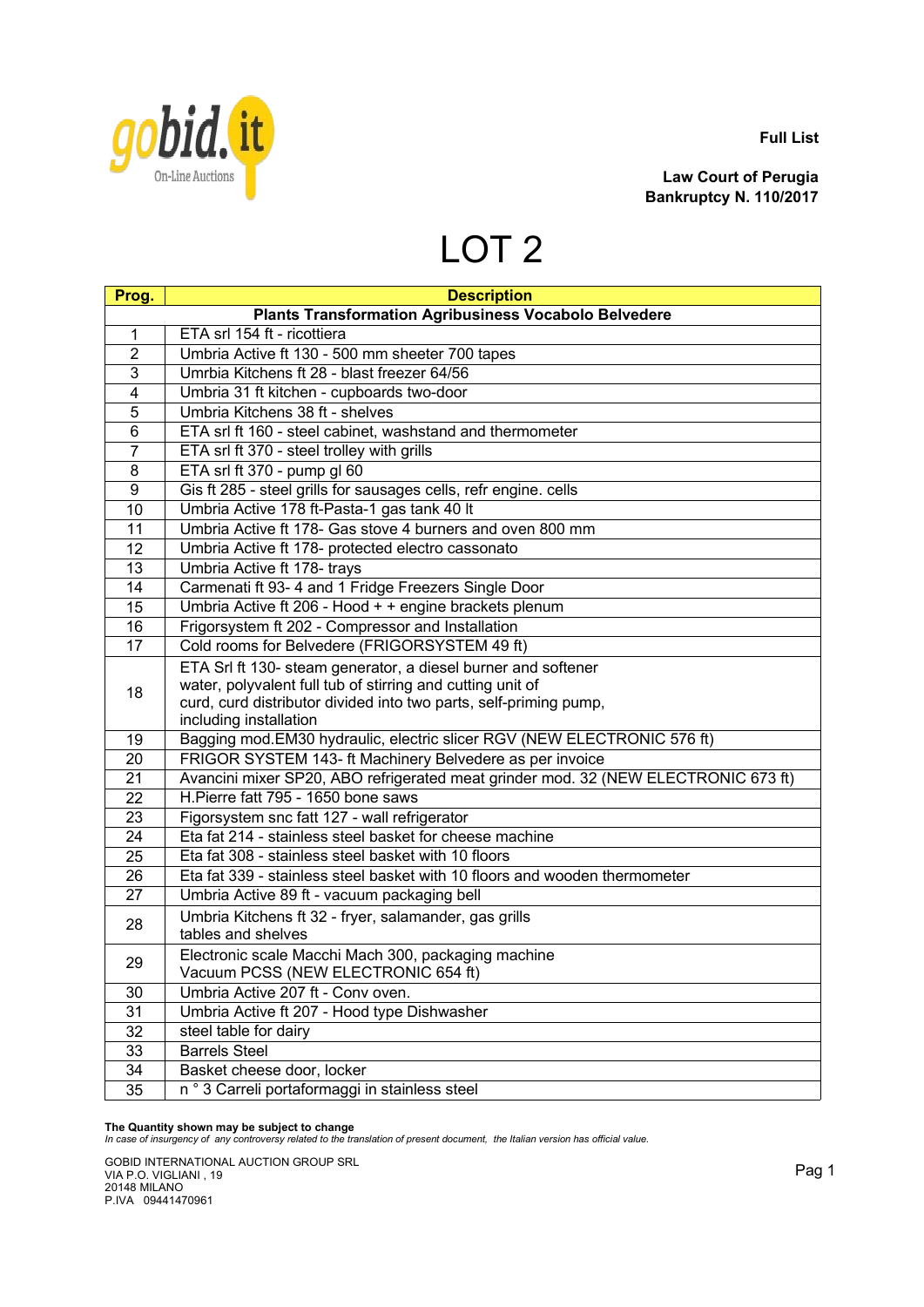

**Law Court of Perugia Bankruptcy N. 110/2017**

| Prog. | <b>Description</b>                                                                            |
|-------|-----------------------------------------------------------------------------------------------|
| 36    | Professional three-phase mill                                                                 |
| 37    | balance used                                                                                  |
| 38    | Raif ft 541 - shelving                                                                        |
| 39    | Felegnameria Rossi ft n. 1- unit veneered with shelves loc.belvedere                          |
| 40    | Felegnameria Rossi ft n. 1- Label holder in melamine loc. belvedere                           |
| 41    | Pomegranate Yellow fat 211 - teaches and sign input agroalim center.                          |
| 42    | Raif 2794 srl fat - metal shelving                                                            |
| 43    | Anastasi ft n. 1- various furniture used                                                      |
| 44    | Elettroarredo snc ft n. 550- Kitchen gas Ariston                                              |
| 45    | Anastasi Aldo ft n. 1- Refrigerator Ariston various mobile +                                  |
|       | <b>Stable for Breeding Beef Cattle</b>                                                        |
| 46    | Water tank Vendrame mod. RM50S                                                                |
| 47    | energisers and insulators for electric fences                                                 |
| 48    | Energizer, electrified network                                                                |
| 49    | energizer gallagher                                                                           |
| 50    | <b>LIMOUSINE CATTLE BREED:</b><br>- COWS<br>- TORI<br>- CALVES<br>- CALVES                    |
| 51    | SHEEP BREED FRISONA, SARDA And Comisana:<br>- SHEEP<br>- MONTONI<br>- LAMBS                   |
| 52    | <b>GOATS BREED SAANEN:</b><br>- GOATS<br>- RAMS<br>- KIDS                                     |
|       | <b>Stable for Breeding Sheep</b>                                                              |
| 53    | Trailer                                                                                       |
| 54    | Thrush Graziano - milking facility ovicaprile                                                 |
| 55    | blower mod BR 600                                                                             |
| 56    | cistern c.1000 and c.2000 reservoir tank 116 F. 1000 ovicaprile / 241 F. cistern 2000 lookout |
| 57    | mangers, balustrades                                                                          |
| 58    | look for feeders                                                                              |
| 59    | milking unit, pulsator                                                                        |
| 60    | rack and trough                                                                               |
| 61    | feeding and drinking                                                                          |
| 62    | feeders and drinkers                                                                          |
| 63    | mangers                                                                                       |
| 64    | motor milking plant brook 5.5 kw                                                              |

**The Quantity shown may be subject to change** *In case of insurgency of any controversy related to the translation of present document, the Italian version has official value.*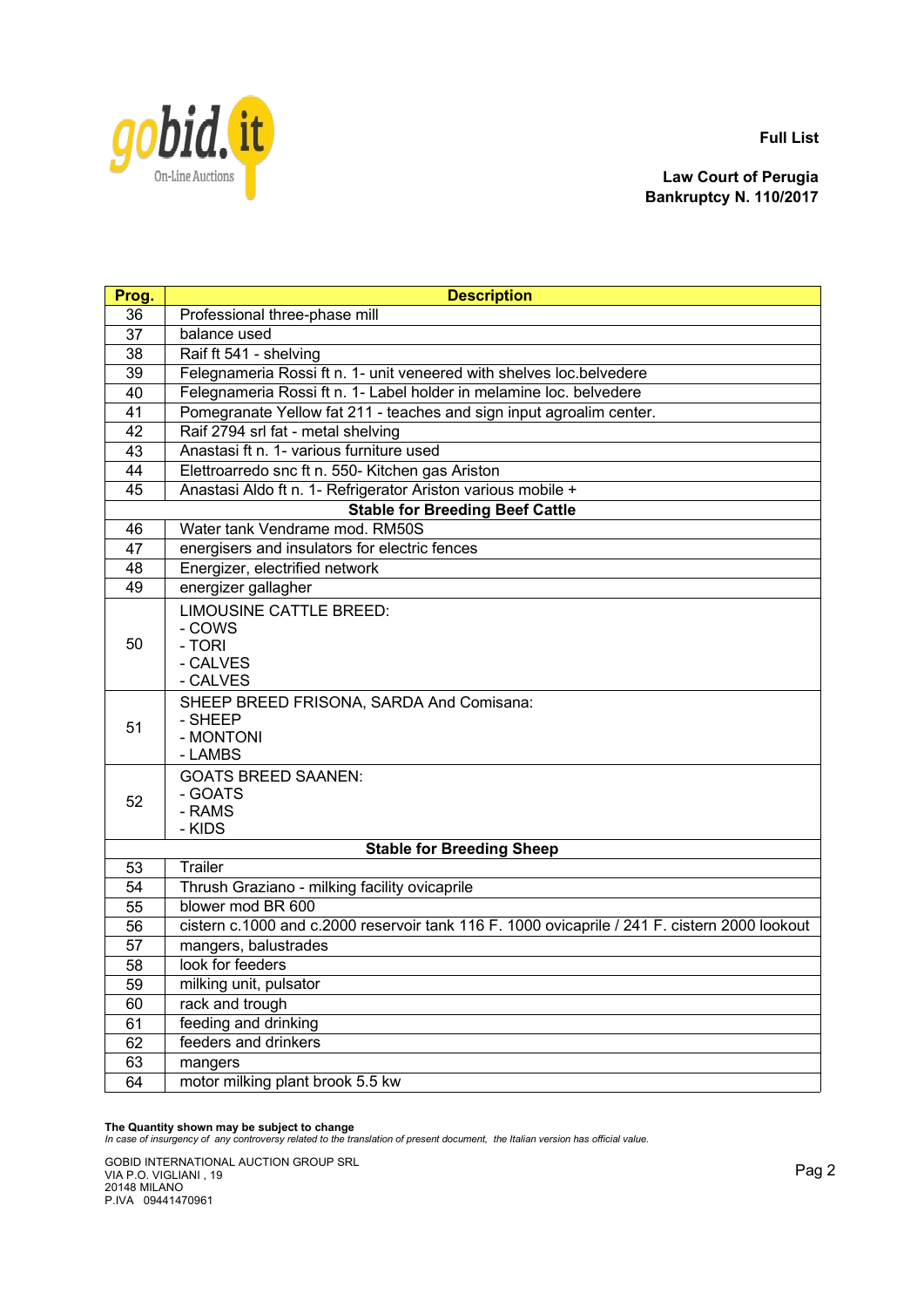



| Prog. | <b>Description</b>                                                                 |  |
|-------|------------------------------------------------------------------------------------|--|
| 65    | feeders sheep                                                                      |  |
| 66    | Carro cereal harvest                                                               |  |
|       | Poultry and Rabbit Hospitalization Vocabolo Sant'Anna                              |  |
| 67    | charger, drill, complete group                                                     |  |
| 68    | round baler, front loader, rake, Walkers                                           |  |
| 69    | arm, as manure forks                                                               |  |
| 70    | vibrocultivator                                                                    |  |
| 71    | rush to the gallows                                                                |  |
| 72    | tank car                                                                           |  |
| 73    | auger                                                                              |  |
| 74    | cutterbar BCS duplex                                                               |  |
| 75    | biotrituratote chipper BC 350                                                      |  |
| 76    | rake ag 499/12 ts                                                                  |  |
| 77    | Basket chariot tool carriers                                                       |  |
| 78    | cutterbar BCS duplex                                                               |  |
| 79    | Front end loader Argnani & Monti                                                   |  |
| 80    | shredder ut 220                                                                    |  |
| 81    | trenchers with cardan                                                              |  |
| 82    | tagliarotoballe Tr 18 Gemini                                                       |  |
| 83    | hydraulic piantapali                                                               |  |
| 84    | tractor fiat 120 C                                                                 |  |
| 85    | tractor wheels landini dt / 5860 Targa AT810B                                      |  |
| 86    | wagon manure spreader                                                              |  |
| 87    | Minipool teuco 210 * 152 (PROCACCI BUILDING 3511 ft)                               |  |
| 88    | used compressor It 200                                                             |  |
| 89    | metal shelving                                                                     |  |
| 90    | meter for diesel tank                                                              |  |
| 91    | metal shelving                                                                     |  |
| 92    | grinder                                                                            |  |
| 93    | workshop equipment                                                                 |  |
| 94    | angular grinder bosch                                                              |  |
| 95    | workshop equipment                                                                 |  |
| 96    | workshop equipment                                                                 |  |
| 97    | workshop equipment                                                                 |  |
| 98    | stainless steel elements for flue                                                  |  |
| 99    | Complete BBQ including 2 camping area (46 photos) + 1 workshop / shed (117 photos) |  |
| 100   | Shopping milking                                                                   |  |
| 101   | catelitica stove                                                                   |  |
| 102   | Hydraulic Press, sgraspatrice and tub qli 10                                       |  |
| 103   | electrified network                                                                |  |
| 104   | nests, raised chicken coops, feeders and drinkers                                  |  |

**The Quantity shown may be subject to change** *In case of insurgency of any controversy related to the translation of present document, the Italian version has official value.*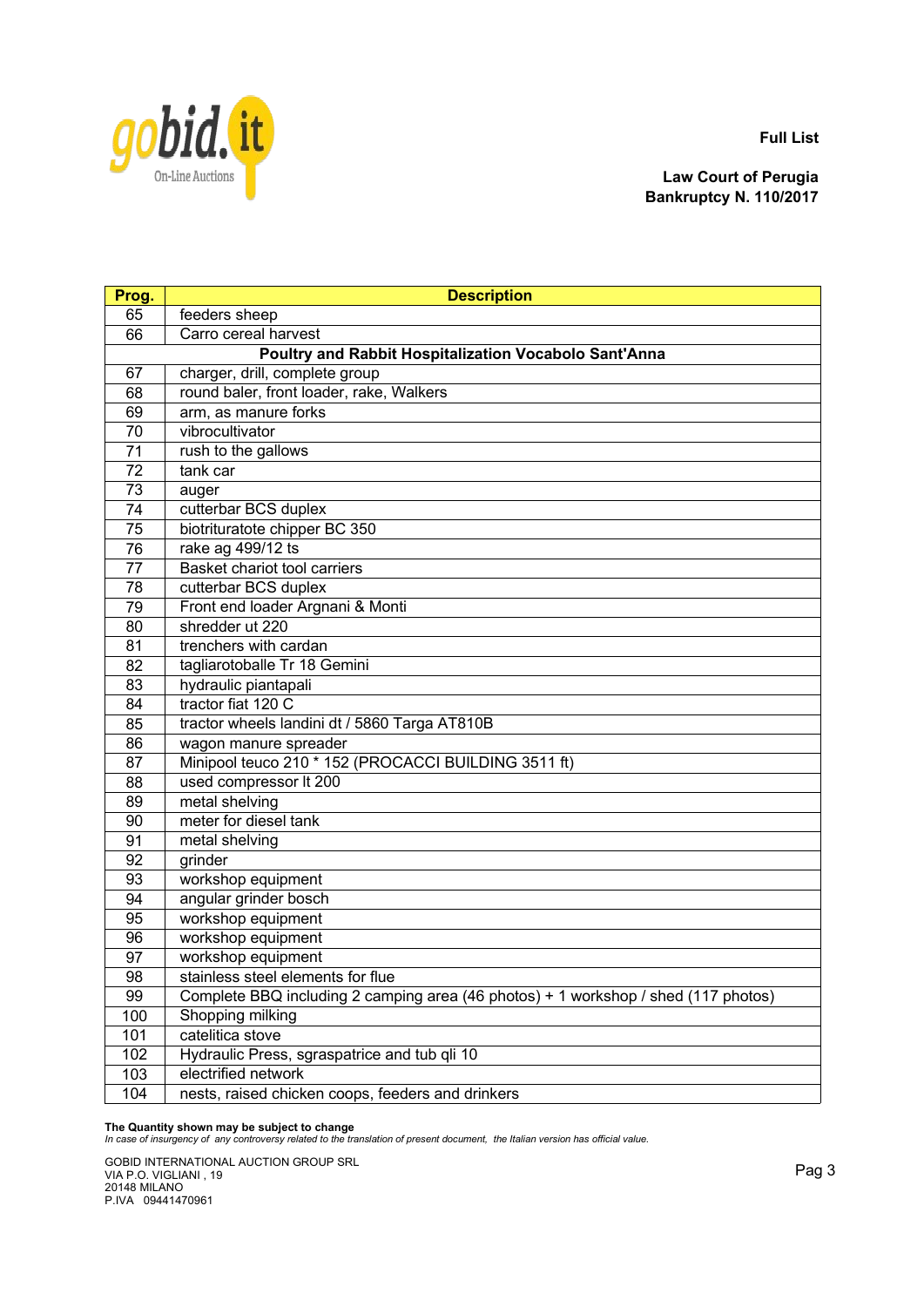

**Law Court of Perugia Bankruptcy N. 110/2017**

| Prog. | <b>Description</b>                                               |
|-------|------------------------------------------------------------------|
| 105   | eletricity grid                                                  |
| 106   | n ° 7 augers of various sizes                                    |
| 107   | pump imovil m35, extractor usag 454 / N3                         |
| 108   | Water stable s.anna facility                                     |
| 109   | s.anna water system                                              |
| 110   | electric stall system                                            |
| 111   | OMB snc ft 59 of 08.06.2000                                      |
| 112   | Merger Act Az. Agr. Badia Val di Rasina srl- old cast iron stove |
| 113   | Crawler Loader Fiat Allis FL9 frame n ° 000271                   |
| 114   | Capitalization extraordinary maintenance costs                   |
| 115   | Panda 338 matr.3382287 + + shovel bucket pallet fork             |
| 116   | Tata pick-up DE149DN                                             |
| 117   | Tata pick-up 4x4 DE148DN                                         |
| 118   | Shredders arm Brand MORIS (yellow) - Mod. DM3 / 5000             |
| 119   | Mobile Bascula pesabestiame (Basket with bascula)                |
| 120   | Mobile Molino (led) with gimbal                                  |
| 121   | Shelves and stainless steel uprights                             |
| 122   | Freezers replaced (n. 3 pieces)                                  |
| 123   | Parasols and broken wooden sunbeds                               |
| 124   | Calesse ancient wood                                             |
| 125   | Teeter iron                                                      |
| 126   | antique iron Calesse                                             |
| 127   | Press olive oil in iron (ancient)                                |
| 128   | Plow (ancient)                                                   |
| 129   | Liquid manure planing driven                                     |

**The Quantity shown may be subject to change** *In case of insurgency of any controversy related to the translation of present document, the Italian version has official value.*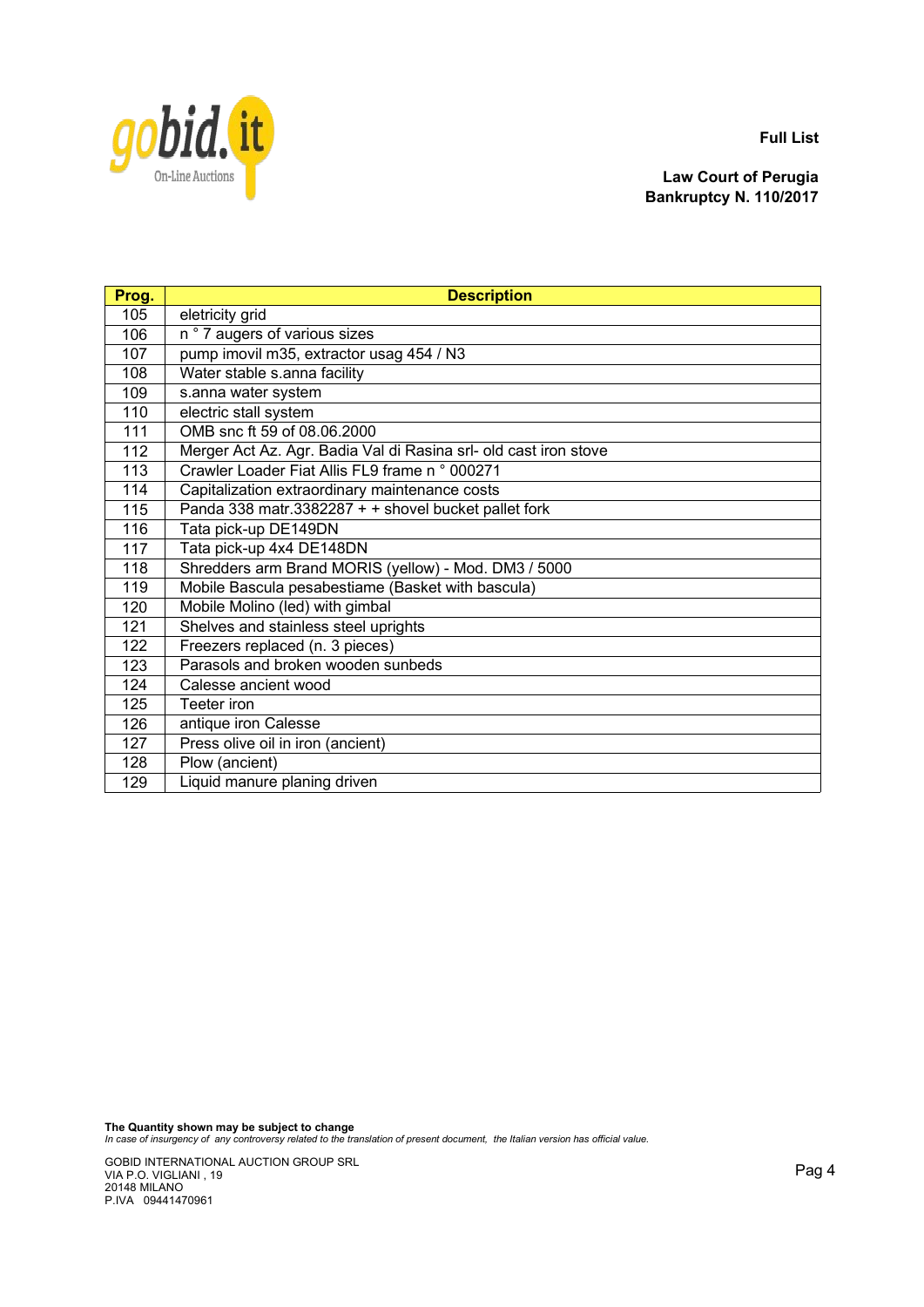

**Law Court of Perugia Bankruptcy N. 11/2017**

## LOT 4

| Prog.           | <b>Description</b>                                                       |
|-----------------|--------------------------------------------------------------------------|
|                 | <b>Agritourism Center San Pietro with Abbey Complex</b>                  |
| $\mathbf{1}$    | energizer gallagher                                                      |
| $\overline{2}$  | painting Crucifixion of St. Peter                                        |
| 3               | painted St. Anne Educator                                                |
| 4               | altar wrought iron                                                       |
| 5               | kneeler + n. 6 benches                                                   |
| 6               | faldstool                                                                |
| 7               | electric organ                                                           |
| 8               | candelabrum                                                              |
| 9               | Table watches                                                            |
| 10              | various materials for church                                             |
| 11              | The Flying Elves ft 2 - implementation sky park                          |
| 12              | Merger Act Az. Agr. Badia Val di Rasina srl- wood chairs antique worked  |
| 13              | Movable assets purchased by the Member Carnevali golden candlesticks     |
| 14              | Movable assets purchased by the Member Vitaletti- Cross                  |
| 15              | Movable assets purchased by the Member Vitaletti- Confessional           |
| 16              | Felegnameria Rossi ft n. 1- Shelving in offices wood                     |
| 17              | Felegnameria Rossi ft n. 2- racks with drawers                           |
| 18              | Fal Rossi fat 11 - copriconvettori Church                                |
| 19              | The log ft n. 4000896 - Vertical pockets aluminum and glasses pen        |
| 20              | Fatt 62 3/30/01 Italpoltrone- apartments Furnishings S. Pietro           |
| 21              | Fatt 246 11:04:01 House of rattan - Furniture apartments St. Peter       |
| 22              | Fatt 82 Italpoltrone 04/27/01 - apartments Furnishings S. Pietro         |
| 23              | Fatt 42 05:04:01 House of Gift - office furniture St. Peter              |
| 24              | Fatt 513 of 12/04/01 Baths of Porreta - apartments Furnishings S. Pietro |
| 25              | Fatt 6 04.30.01 Gambini Ubaldo -Arredamento apartments St. Peter         |
| 26              | Fatt 62 21:05:01 House of Gift - office furniture St.Peter               |
| 27              | Fatt 1005 31.05.01 Cer. Fragola - hangers, rods, rolls port              |
| 28              | Fatt 1087 of 13:06:01 Cer.Fragola - hangers, rods, rolls port            |
| 29              | Fatt 3237 02:08:01 Much of the house - apartments Furnishings S. Pietro  |
| 30              | Fatt 36 17:08:01 House of Curtain - Furniture apartments St. Peter       |
| 31              | Fatt 39 12:10:01 Mode carpet - picture frame                             |
| 32              | Banfal ft n. 1- Upholstery and tablecloths                               |
| 33              | Valerio ft n Veneri. 01 / A- paintings reproduction                      |
| 34              | Italpoltrone ft n. 59- Tents, chest of drawers and coating hood          |
| 35              | Caporali L. ft n. 14- Synudine TV color 14"                              |
| $\overline{36}$ | Sawmill Alphalegnami ft n. 159- Chairs                                   |
| $\overline{37}$ | Eldo Marche ft n. 13- Tvc, VCR, cable                                    |
| 38              | Sawmill Alphalegnami ft n. 191- tables, chairs                           |
| 39              | Merloni ft n. 358414- gas oven + hob                                     |
| 40              | Movable assets purchased by the Member Fiori- design "Leonardo"          |

**The Quantity shown may be subject to change** *In case of insurgency of any controversy related to the translation of present document, the Italian version has official value.*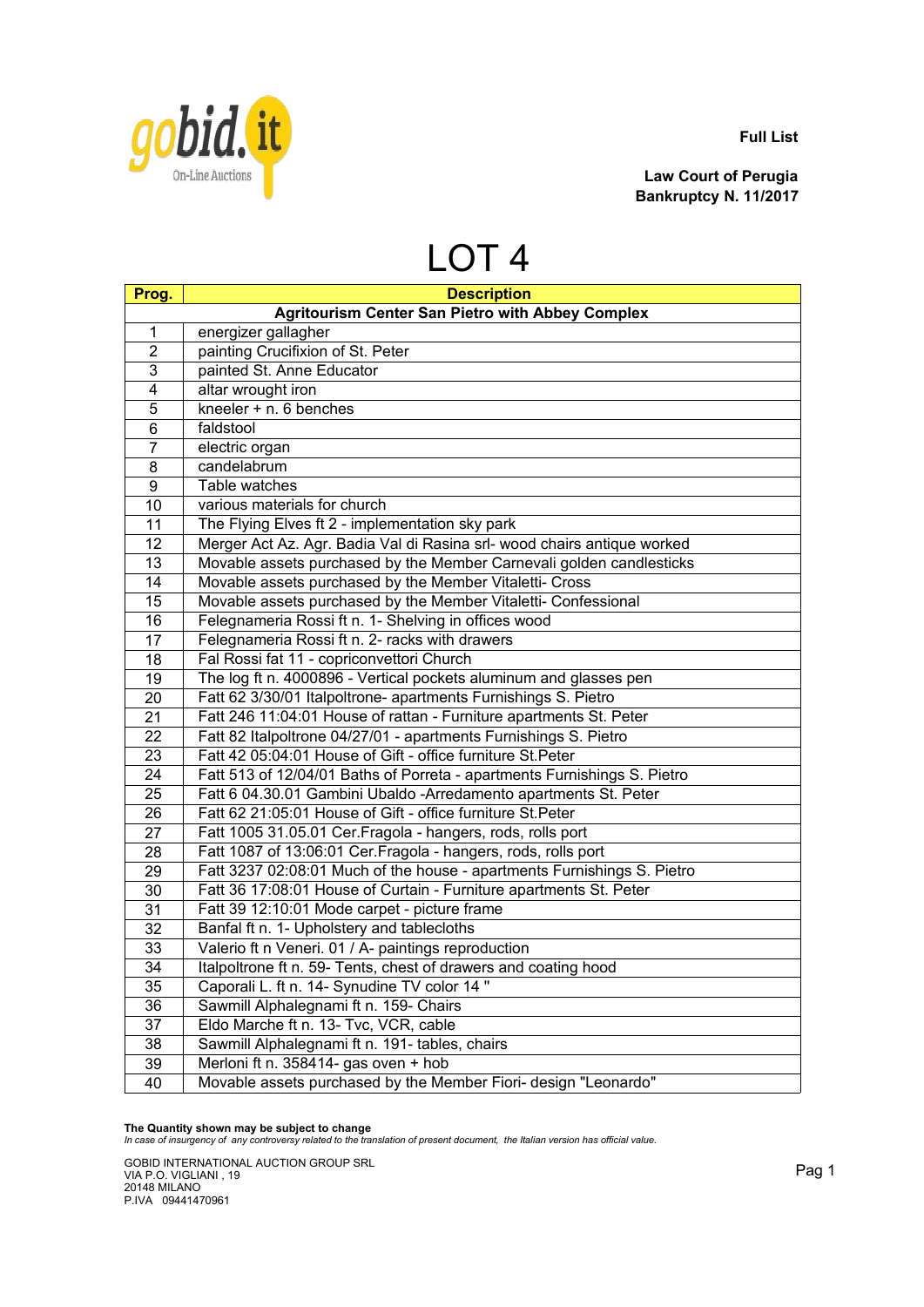

**Law Court of Perugia Bankruptcy N. 11/2017**

| Prog.           | <b>Description</b>                                                              |
|-----------------|---------------------------------------------------------------------------------|
| 41              | Movable assets purchased by the Member Carnevali Mobile brings books            |
| 42              | Movable assets purchased by the Member Carnevali armchair savonarola            |
| 43              | Movable assets purchased by the Member Carnevali benches for church             |
| $\overline{44}$ | Movable assets purchased by the Member Vitaletti- Archive old                   |
| 45              | Movable assets purchased by the Member Vitaletti- bench "to" with back          |
| 46              | Movable assets purchased by the Member Vitaletti- table with marble countertops |
| 47              | Movable assets purchased by the Member Vitaletti- Tavolinetto wood              |
| 48              | Movable assets purchased by the Member Vitaletti- desk without drawer           |
| 49              | Movable assets purchased by the Member Vitaletti- Wardrobe 2 doors              |
| 50              | Movable assets purchased by the Member Vitaletti-chair savonarola               |
| 51              | Movable assets purchased by the Member Vitaletti- low bench                     |
| 52              | Movable assets purchased by the Member Fiori- Framework                         |
| 53              | Movable assets purchased by the Member Fiori- Framework                         |
| $\overline{54}$ | Movable assets purchased by the Member Fiori- Framework                         |
| 55              | Movable assets purchased by the Member Fiori- Framework                         |
| 56              | Movable assets purchased by the Member Fiori- Framework                         |
| $\overline{57}$ | Movable assets purchased by the Member Fiori- Framework                         |
| 58              | Movable assets purchased by the Member Fiori- Framework                         |
| $\overline{59}$ | Movable assets purchased by the Member Fiori- Framework                         |
| 60              | Movable assets purchased by the Member Fiori- Framework                         |
| 61              | Movable assets purchased by the Member Fiori- Framework                         |
| 62              | Movable assets purchased by the Member Fiori- Framework                         |
| 63              | Movable assets purchased by the Member Fiori- Framework                         |
| 64              | Movable assets purchased by the Member Fiori- Framework                         |
| 65              | Movable assets purchased by the Member Fiori- Framework                         |
| 66              | Movable assets purchased by the Member Fiori- Framework                         |
| 67              | Movable assets purchased by the Member Fiori- Framework                         |
| 68              | Movable assets purchased by the Member Fiori- Framework                         |
| 69              | Movable assets purchased by the Member Fiori- Framework                         |
| 70              | Movable assets purchased by the Member Fiori- Framework                         |
| 71              | Movable assets purchased by the Member Fiori- Framework                         |
| $\overline{72}$ | Movable assets purchased by the Member Fiori- Framework                         |
| 73              | Movable assets purchased by the Member Fiori- Framework                         |
| 74              | Movable assets purchased by the Member Fiori- Framework                         |
| 75              | Movable assets purchased by the Member Fiori- Framework                         |
| 76              | Movable assets purchased by the Member Fiori- Framework                         |
| 77              | Movable assets purchased by the Member Fiori- Framework                         |
| 78              | Movable assets purchased by the Member Fiori- Framework                         |
| $\overline{79}$ | Movable assets purchased by the Member Fiori- Framework                         |
| $\overline{80}$ | Movable assets purchased by the Member Fiori- Picture no. 4                     |
| $\overline{81}$ | Movable assets purchased by the Member Fiori- Print Scuderia                    |

**The Quantity shown may be subject to change** *In case of insurgency of any controversy related to the translation of present document, the Italian version has official value.*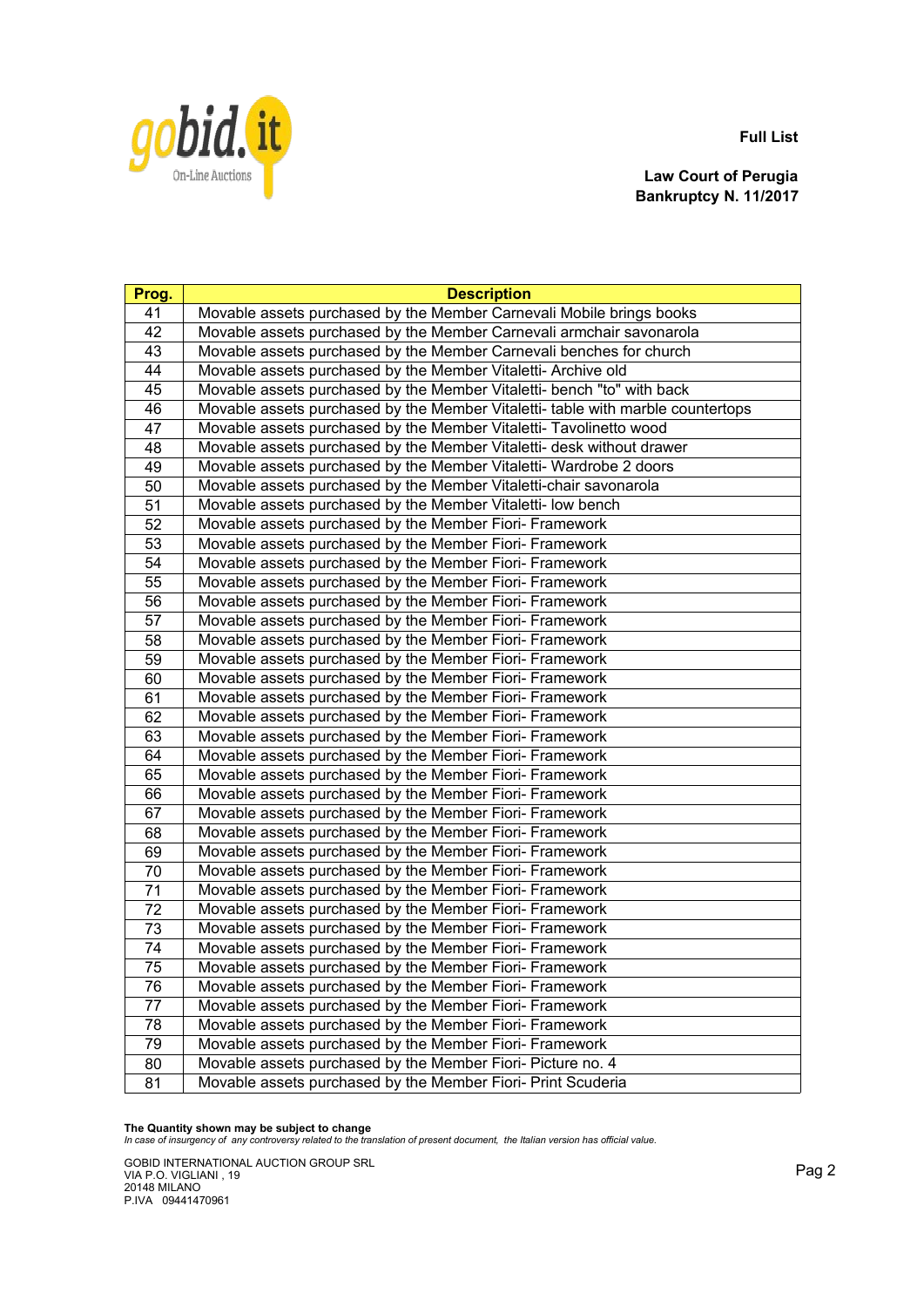

**Law Court of Perugia Bankruptcy N. 11/2017**

| Prog.                            | <b>Description</b>                                                                                              |
|----------------------------------|-----------------------------------------------------------------------------------------------------------------|
| 82                               | Copy service ft 1209 - furniture, desks and chairs Peter's offices                                              |
| 83                               | Office furniture, fittings and office panels S.pietro (REGISTER 605 ft)                                         |
| 84                               | Spadavecchia ft 149 - laptop acer                                                                               |
| 85                               | Teamsystem ft 746 - printer transfer TLP2844                                                                    |
| 86                               | CW consulting ft 155 - AP                                                                                       |
| 87                               | Spadavecchia ft 103 - Purchase pc                                                                               |
| 88                               | Cw Fabriano ft 700 119 - purchase pc                                                                            |
| 89                               | Copy service 946 ft - fotocopiatrci Kyocera km 2050                                                             |
| 90                               | Cw Fabriano ft 700 144 - purchase windows server                                                                |
| 91                               | Cw Fabriano ft 700 184 - purchase pc                                                                            |
| 92                               | Spadavecchia fat 21 - pc amd athlon 2600                                                                        |
| 93                               | IBM Video 17 '(ALL GREEN 439 ft)                                                                                |
| 94                               | IBM pentium 3, HP deskjet 940 C (self-invoice 9)                                                                |
| 95                               | Date crtridge SLR5 4/8 GB (# 3) (ft TeamSystem 2421)                                                            |
| 96                               | Pc Portable IBM PIV Teamsystem                                                                                  |
| 97                               | Toshiba laptop pc                                                                                               |
| 98                               | laser fax samsung sf-560R                                                                                       |
| 99                               | # 7 pc AMD, 17 "(No. 4) and 15" (No. 3) (COMPUTER WORLD 700 102 ft)                                             |
| 100                              | Teamsystem ft n. IBM Pentium III 249- 500- IBM Pentium III                                                      |
| 101                              | 600- CD Roms Video coloi - Programs                                                                             |
| "Vocabolo Le Case" Holiday House |                                                                                                                 |
| 102                              | Special Mac ft 2011 - semiprof washing machine. A coin PW 5065 (laundry)                                        |
| 103                              | Siri Store ft 82-10 LCD TV LG 19LS4D                                                                            |
| 104                              | Siri Store ft 82-1 LCD TV LG 42PC55 Plasma 42 "                                                                 |
| 105                              | Fantasy ft 783- umbrellas base                                                                                  |
| 106                              | transportation cart                                                                                             |
| 107                              | Natalini 259 ft - moblocco camping arcaset, cribs, swings,                                                      |
| 108                              | baskets                                                                                                         |
| 109                              | Vega Srl ft n. 8721844 - Duvets and pillows                                                                     |
| 110                              | Cepiemme 126 ft - soccer goals Vocabolo Le Case                                                                 |
| 111                              | 10 ceramic abajour (app.Le Case)                                                                                |
| 112                              | SAT-TV Vocabolo Le Case                                                                                         |
| 113                              | SAT-Voc data transmission. Homes                                                                                |
| 114                              | Comei Light 277 ft - lighting for Borgo Le Case                                                                 |
| 115                              | Caporali Arredamenti ft 70 - mirrors with supports                                                              |
| 116                              | Doga furniture ft 17 - complete furnishings for Borgo Le Case F.180<br>(Chairs found c / o St. Peter ioga room) |
| 117                              | Vittorio Nanni 23 ft - landings and wooden baseboards for Borgo Le Case                                         |
| 118                              | Dometic ft 270 463 - decorative panel rh400lr                                                                   |

**The Quantity shown may be subject to change** *In case of insurgency of any controversy related to the translation of present document, the Italian version has official value.*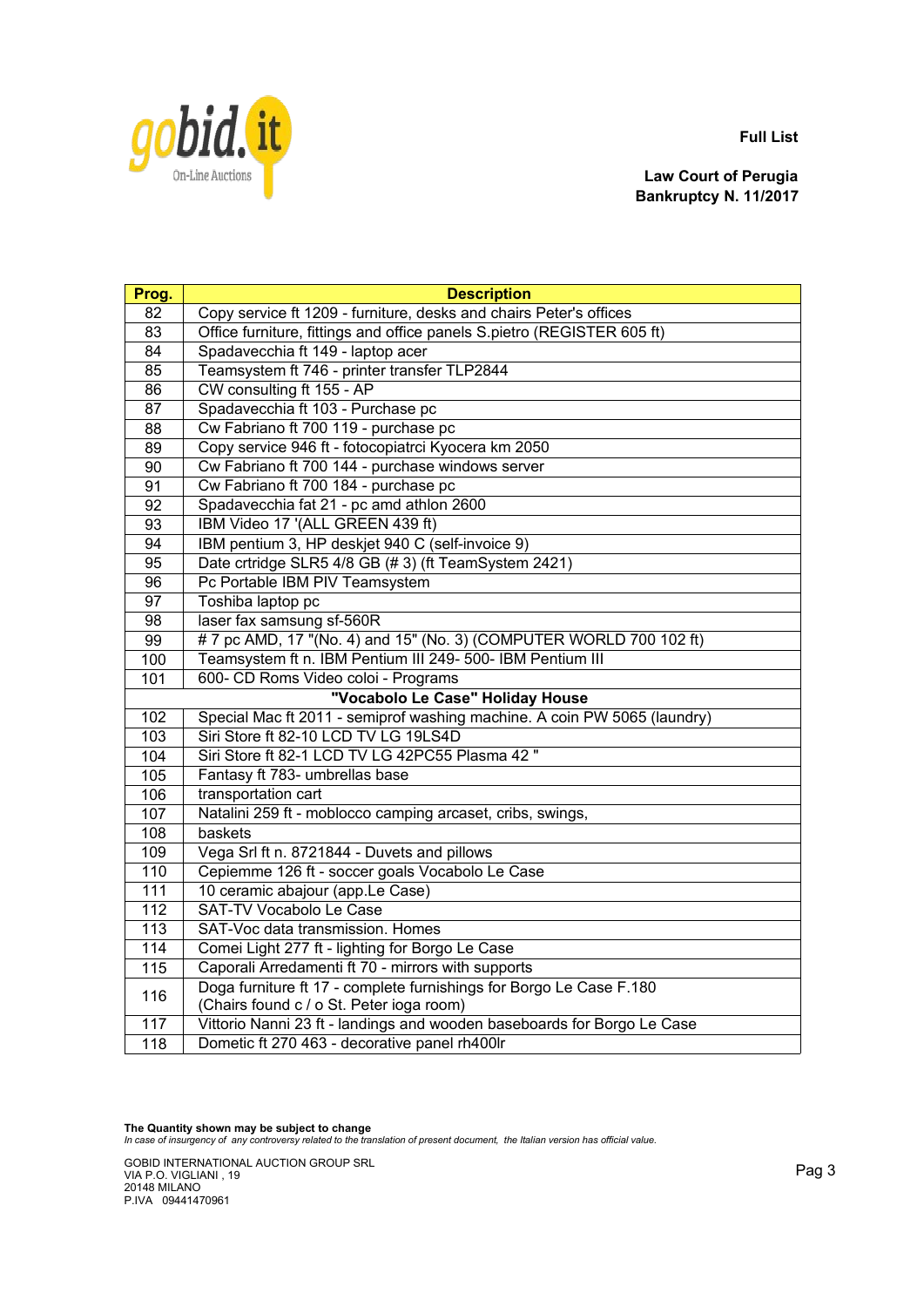### BENI ARTISTICI LOT 4



| $N^{\circ}$<br>scheda | Oggetto - Descrizione                                                 |
|-----------------------|-----------------------------------------------------------------------|
| $\mathbf{1}$          | Dipinto, Olio su tela - Pala d'altare con Crocifissione di San Pietro |
| $\overline{2}$        | Dipinto, Olio su tela - S. Anna educatrice                            |
| 3                     | Dipinto, Olio su tela - Maddalena penitente                           |
| 4                     | Dipinto, Olio su tela - Madonna orante                                |
| 5                     | Dipinto, Olio su tela - S. Egidio d'Assisi                            |
| 6                     | Dipinto, Olio su tavola - Ritratto di Padre Vittorino da Feltre       |
| 7                     | Dipinto, Olio su tela - Ritratto maschile                             |
| 8                     | Dipinto, Olio su tela - Ritratto di ragazzo con la pipa               |
| 9                     | Dipinto, Olio su tavola - "Gioiello Floreale"                         |
| 10                    | Dipinto, Olio su carta - Scorcio paesaggistico notturno               |
| 11                    | Disegno, china su carta - Ritratto di donna anziana                   |
| 12                    | Incisione su carta - San Luigi Gonzaga                                |
| 13                    | Incisione su carta - San Giuseppe                                     |
| 14                    | Incisione su carta - Santa Caterina da Siena                          |
| 15                    | Incisione su carta - Santo in gloria                                  |
| 16                    | Incisione su carta - SS. Maria Addolorata                             |
| 17                    | Incisione su carta - S. Luigi Gonzaga e S. Carlo Borromeo             |
| 18                    | Incisione su carta - Scorcio architettonico con figure                |
| 19                    | Incisione su carta - Veduta di abbazia gotica con figure              |
| 20                    | Incisione su carta - Veduta urbana                                    |
| 21                    | Incisione su carta - "La caccia - Costume di Roma" "La tesa'          |
| 22                    | Incisione su carta - Veduta di città con paesaggio campestre e figure |
| 23                    | Stampa su carta - Natura morta con anatre                             |
| 24                    | Incisione - Testo sacro con immagine                                  |

The Quantity shown may be subject to change<br>In case of insurgency of any controversy related to the translation of present document, the Italian version has official value.<br>GOBID INTERNATIONAL AUCTION GROUP SRL<br>VIA P.O. VI P.IVA 09441470961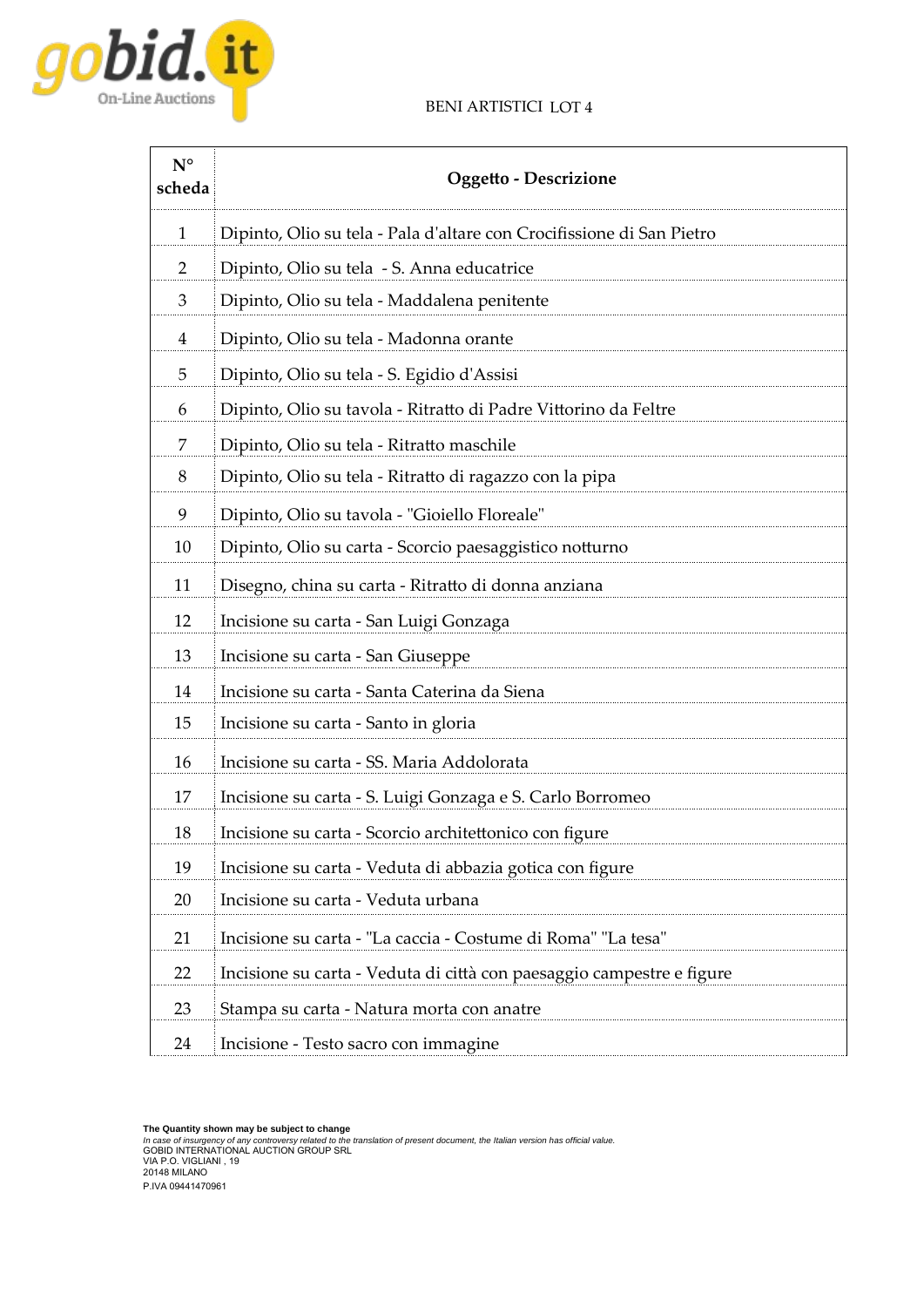

## BENI ARTISTICI